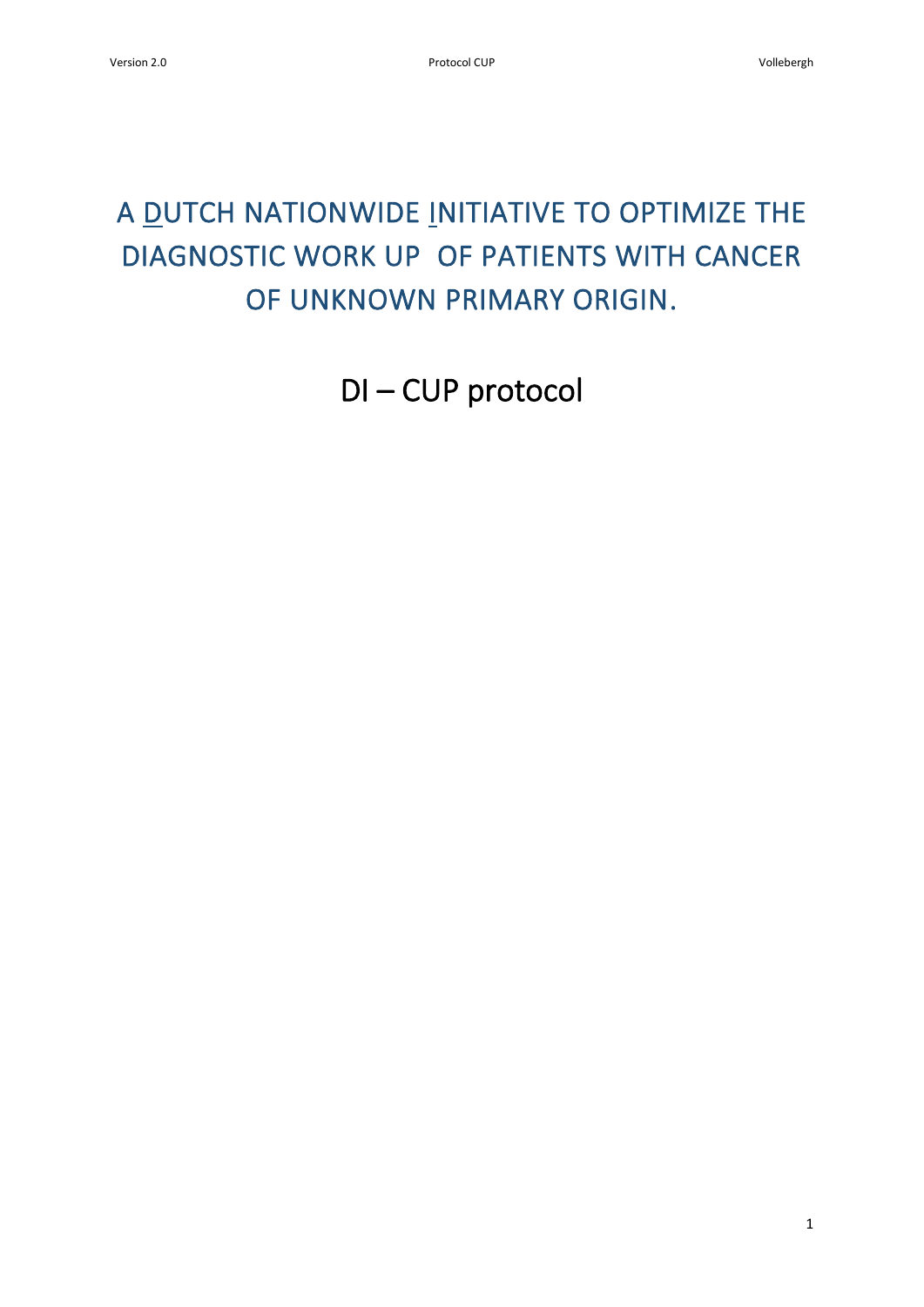| <b>Protocol ID</b>             | CUP protocol                                                                                                                                                                   |  |
|--------------------------------|--------------------------------------------------------------------------------------------------------------------------------------------------------------------------------|--|
| <b>Short title</b>             | DI-CUP protocol                                                                                                                                                                |  |
| Version                        | Version 2.0                                                                                                                                                                    |  |
| Date                           | 25 - January 2022                                                                                                                                                              |  |
| <b>Principle Investigators</b> | 1. Marieke Vollebergh, MD, PhD                                                                                                                                                 |  |
|                                | Medical oncologist, Department of Gastro Enterology - The Netherlands<br><b>Cancer Institute</b><br>Plesmanlaan 121, Amsterdam<br><b>The Netherlands</b>                       |  |
|                                | 2. Debbie Robbrecht, MD                                                                                                                                                        |  |
|                                | Medical oncologist, Erasmus Medical Center<br>Doctor Molewaterplein 40, Rotterdam<br><b>The Netherlands</b>                                                                    |  |
|                                | 3. Karin Beelen, MD, PhD                                                                                                                                                       |  |
|                                | Medical oncologist, Rijnstate hospital<br>Wagnerlaan 55, 6815 AD Arnhem<br>The Netherlands                                                                                     |  |
|                                | 4. Y. van de Wouw, MD, PhD                                                                                                                                                     |  |
|                                | Medical oncologist, Viecuri Medical Center<br>Merseloseweg 130, 5801 CE Venray<br><b>The Netherlands</b>                                                                       |  |
| <b>Steering committee</b>      | 1. Haiko Bloemendal, MD, PhD                                                                                                                                                   |  |
|                                | Former chair of the Dutch Society of Medical Oncology, Chair Centre of<br>Oncology, Radboud University Medical Center<br>Geert Grootplein Zuid 10, Nijmegen<br>The Netherlands |  |
|                                | 2. Hans Gelderblom, MD, PhD                                                                                                                                                    |  |
|                                | Former Chair of the Dutch Society of Medical Oncology<br>Department of Medical Oncology - Leiden University Medical Center<br>Albinusdreef 2, Leiden<br>The Netherlands        |  |
|                                | 3. Marieke Vollebergh, MD, PhD                                                                                                                                                 |  |
|                                | Department of Gastro-Enterology - The Netherlands Cancer Institute<br>Plesmanlaan 121, Amsterdam<br>The Netherlands                                                            |  |
|                                | 4. Robby E. Kibbelaar, MD, PhD                                                                                                                                                 |  |
|                                | Pathologie Friesland - secretary Dutch Society of Pathology<br>Jelsumerstraat 6a, Leeuwarden<br>The Netherlands                                                                |  |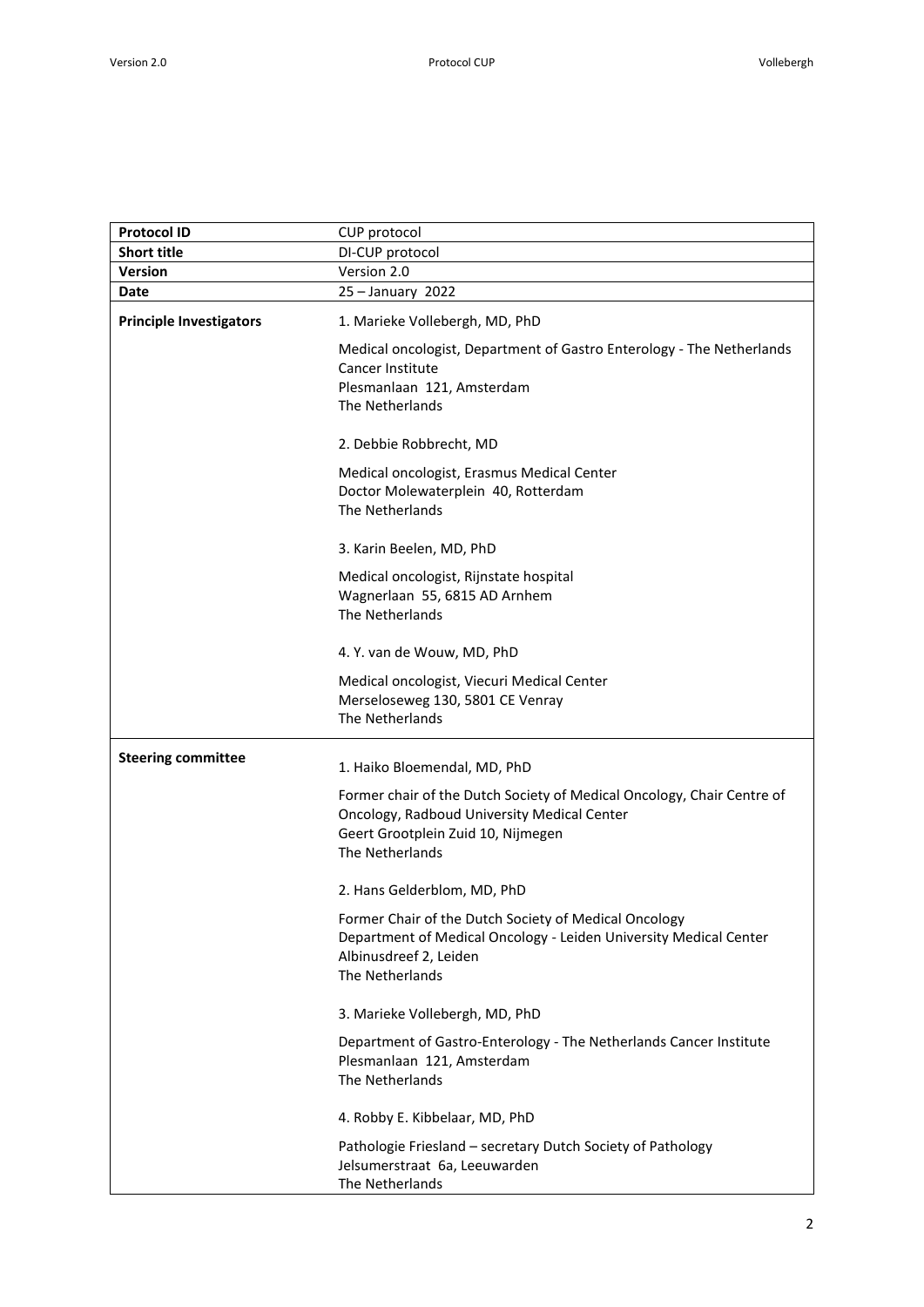| 5. Vincent Smit, MD, PhD                                                                                                                              |
|-------------------------------------------------------------------------------------------------------------------------------------------------------|
| Head of the department of Pathology - Leiden University Medical Center<br>Albinusdreef 2, Leiden<br>The Netherlands                                   |
| 6. Kim Monkhorst, MD, PhD                                                                                                                             |
| Department of Pathology - The Netherlands Cancer Institute<br>Plesmanlaan 121, Amsterdam<br>The Netherlands                                           |
| 7. Wendy de Leng, Ir, PhD                                                                                                                             |
| Department of Pathology - University Medical Center Utrecht<br>Head of Molecular Laboratory<br>Heidelberglaan 100, Utrecht<br>The Netherlands         |
| 8. Ed Schuuring, PhD                                                                                                                                  |
| Department of Pathology - University Medical Center Groningen<br>Head of Molecular Pathology Laboratory<br>Hanzeplein 1, Groningen<br>The Netherlands |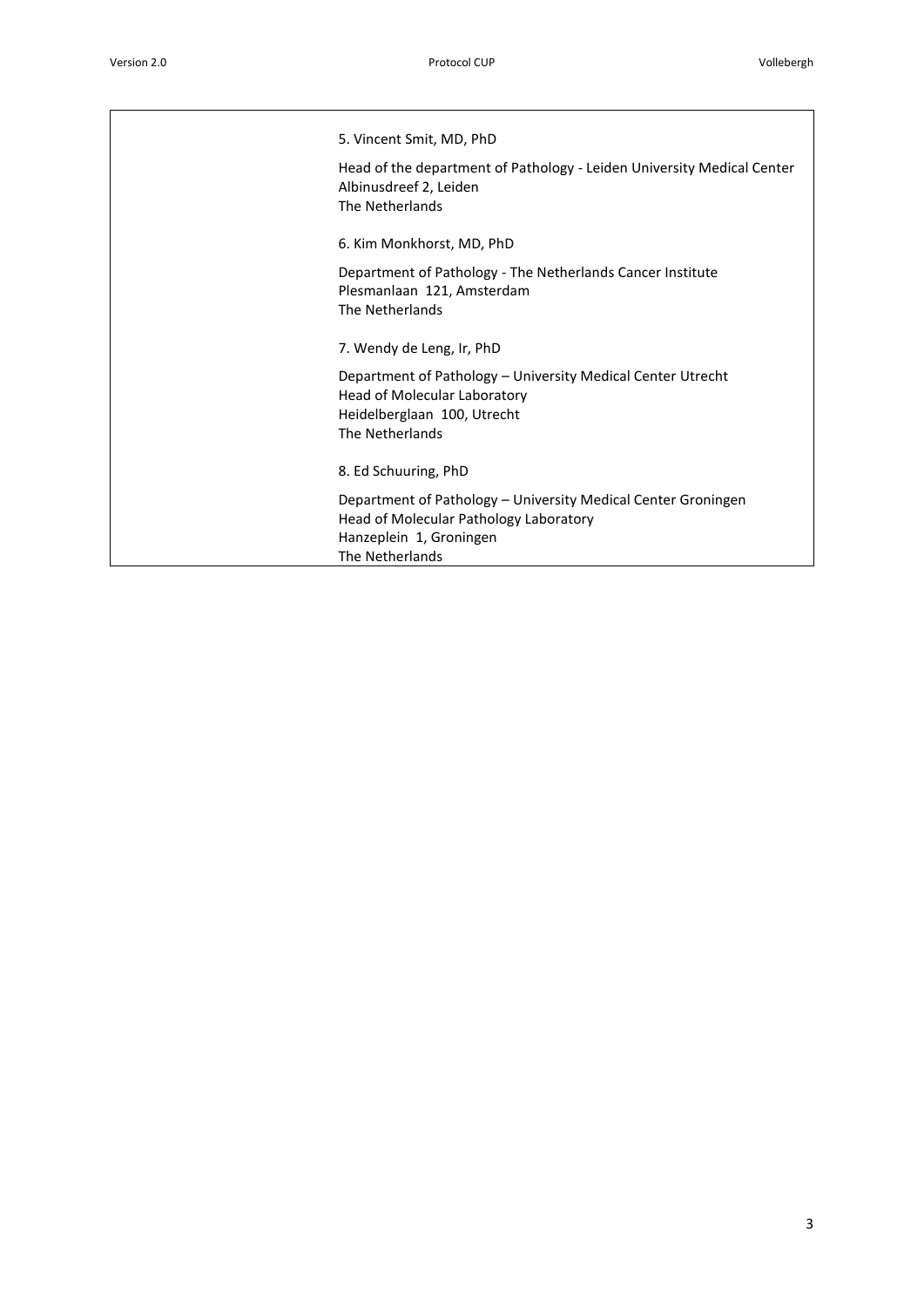## **TABLE OF CONTENTS**

| $\mathbf{1}$   |       |                                                                                                 |  |
|----------------|-------|-------------------------------------------------------------------------------------------------|--|
|                | $1.1$ |                                                                                                 |  |
|                | 1.2   |                                                                                                 |  |
|                | 1.3   |                                                                                                 |  |
|                | 1.4   |                                                                                                 |  |
| $\overline{2}$ |       |                                                                                                 |  |
|                | 2.1   |                                                                                                 |  |
|                | 2.2   |                                                                                                 |  |
| 3              |       |                                                                                                 |  |
| 4              |       |                                                                                                 |  |
|                | 4.1   |                                                                                                 |  |
|                | 4.2   |                                                                                                 |  |
|                | 4.3   |                                                                                                 |  |
| 5              |       |                                                                                                 |  |
|                | 5.1   |                                                                                                 |  |
|                | 5.2   |                                                                                                 |  |
|                | 5.3   | Diagnostic workup - radiological examination, endoscopy and other examinations  14              |  |
|                | 5.4   |                                                                                                 |  |
|                | 5.5   |                                                                                                 |  |
|                | 5.6   |                                                                                                 |  |
|                | 5.6.1 | Indication WGS by CUP expert panel of an expertise center with a specific molecular tumor board |  |
|                | 5.6.2 |                                                                                                 |  |
|                | 5.6.3 |                                                                                                 |  |
|                | 5.6.4 |                                                                                                 |  |
|                | 5.6.5 |                                                                                                 |  |
|                | 5.6.6 |                                                                                                 |  |
|                | 5.6.7 |                                                                                                 |  |
| 6              |       |                                                                                                 |  |
|                | 6.1   |                                                                                                 |  |
|                | 6.1.1 |                                                                                                 |  |
|                | 6.1.2 |                                                                                                 |  |
|                | 6.2   |                                                                                                 |  |
|                | 6.3   |                                                                                                 |  |
|                | 6.3.1 |                                                                                                 |  |
|                | 6.3.2 |                                                                                                 |  |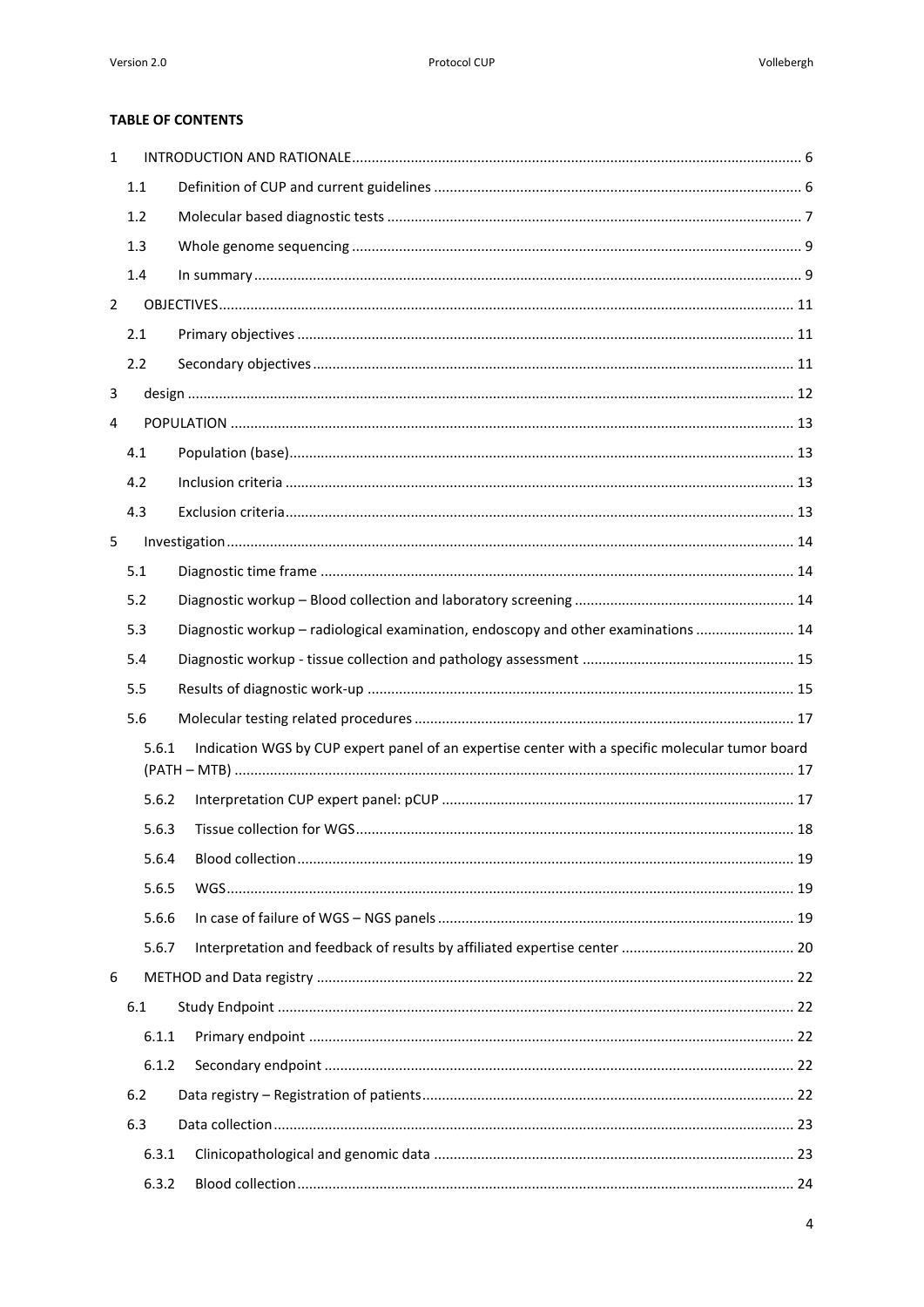|                | 6.3.3 |  |
|----------------|-------|--|
|                | 6.4   |  |
|                | 6.5   |  |
|                | 6.6   |  |
|                | 6.7   |  |
| $\overline{7}$ |       |  |
| 8              |       |  |
| 9              |       |  |
|                | 9.1   |  |
|                | 9.2   |  |
|                | 9.3   |  |
|                | 9.4   |  |
| 10             |       |  |
|                | 10.1  |  |
|                | 10.2  |  |
|                | 10.3  |  |
|                | 10.4  |  |
|                | 10.5  |  |
| 11             |       |  |
| 12             |       |  |
| 13             |       |  |

I. Study calendar

- II. Pathology assessment protocol
- III. Digital referral CUP expert center
- IV. Registration form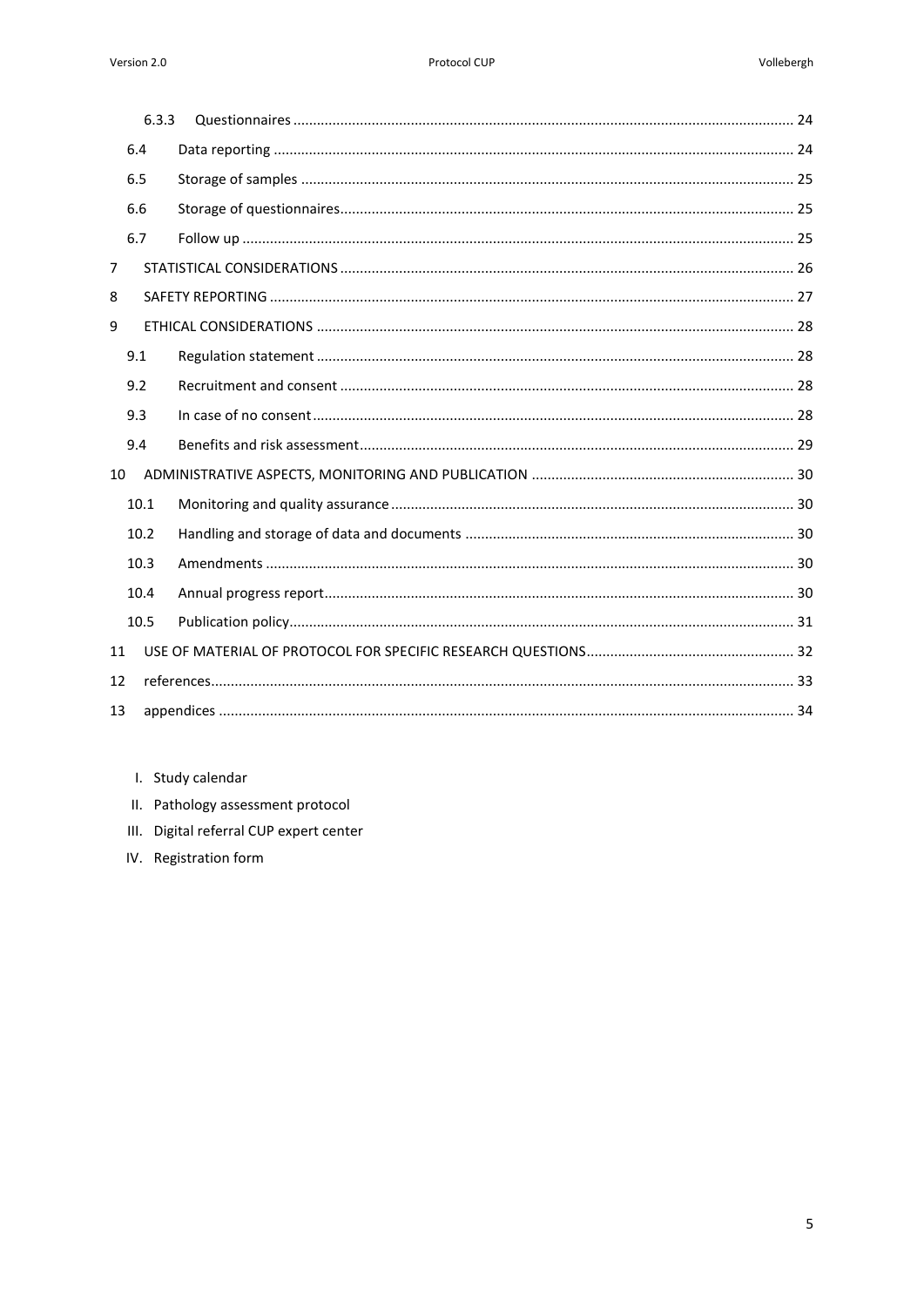#### <span id="page-5-0"></span>**1 INTRODUCTION AND RATIONALE**

The Dutch health care system of oncology patients is centered around the origin of the primary tumor; patients are referred to medical specialists with a focus on the specific primary tumor of that patient, they are discussed in dedicated multidisciplinary teams and treated according to care pathways developed per primary tumor site. However, of the patients diagnosed with metastasized cancer the 4<sup>th</sup> most common cancer in the Netherlands with 1300 patients in 2018, consists of patients with cancer of unknown primary (CUP); or "primaire tumor onbekend" (PTO), origin <sup>1</sup>. These patients are most often found to have widespread metastatic disease while no anatomic primary site is identified after comprehensive diagnostic workup. Consequently, for these patients with CUP no specific specialist, multidisciplinary team, nor care pathways exists in the Netherlands.

Patients with CUP in general have a poor prognosis with a median survival ranging from  $2-10$  months  $^{1-3}$ . Clearly, the lack of dedicated professionals treating CUP is striking and patients are subjected to an extensive, timeconsuming but often futile diagnostic work-up. A recent study has shown that patients with CUP on average undergo five imaging studies (range  $1-17$ )<sup>4</sup>, not taking into account additional biopsies. Decline of performance status during diagnostic work-up often follows given the aggressive nature of this disease limiting treatment options even further. Furthermore, the lack of primary tumor presents a therapeutic dilemma and as a result only one-third of the patients with CUP currently receive any treatment in the Netherlands<sup>1</sup>. Understandably, the diagnostic process with often disappointing results leads to frustration and deterioration of quality of life for and of patients with CUP and their families.

Hence, improving the diagnostic process for patients with (probable) CUP would not only shorten it, it could potentially also lead to more treatment options and ultimately improve quality of life and survival.

#### <span id="page-5-1"></span>**1.1 Definition of CUP and current guidelines**

In current national and international guidelines regarding CUP a clear definition of CUP is lacking. Additionally, they do not agree on which specific diagnostic tests should be used <sup>5-7</sup>. This lack of definition is probably due to the fact that the diagnosis of CUP is based on exclusion, on not finding the site of origin and consequently, whether a patient fits such definition might potentially change per diagnostic step. This also complicates adequate registration since patients might change diagnosis during work-up.

The NICE (national institute for health and care excellence) guideline of the United Kingdom provides an inventive solution to this problem by creating multiple (sub)definitions for patients with CUP depending on the step of the diagnostic phase. The following definitions are being used: on initial presentation, patients with metastatic malignancy, identified by any form of examination, without an obvious site of origin, are labeled as having a "malignancy of undefined primary origin" (MUO); After initial, but not exhaustive investigations without identifying the primary site, patients with metastatic carcinoma of pathologic proven epithelial, neuro-endocrine or undifferentiated lineage are regarded as having "provisional carcinoma of unknown primary origin" (provisional CUP, pCUP). Consequently, patients who were found to have cancer of non-epithelial origin, i.e. lymphoma, melanoma, sarcoma, germ-cell, are not defined as CUP since treatment would then occur per specific tumor type. Lastly, after the results of all tests are complete and a primary tumor site has not been found, patients will be diagnosed with "confirmed CUP" (cCUP). Using different definitions during the diagnostic work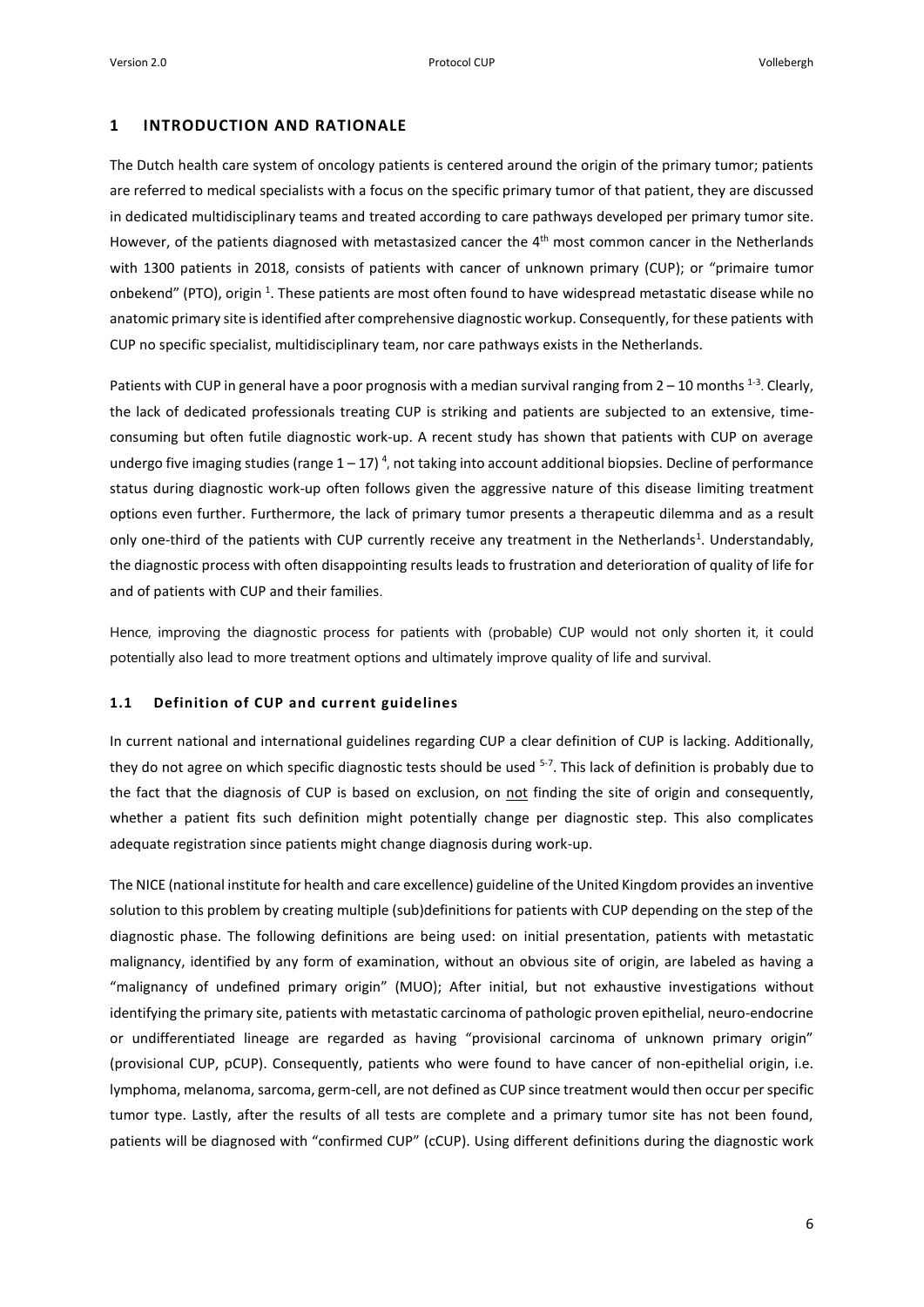up takes into account the dynamics of this process and would enable adequate registration and follow-up of these patients. [\(www.nice.org.uk/guidance/cg104\)](http://www.nice.org.uk/guidance/cg104)

Another division that is made in the guidelines and literature is based on favorable or unfavorable risk subgroups<sup>7, 8</sup>. This distinction is based on a potentially subgroup of patients in which clinical and/or pathological features clearly hint toward site of origin even if no actual primary tumor is detected and for which an obvious, even potentially curable, treatment strategy exists (Table 1). Although, strictly speaking these patients could be labeled as CUP, this group is not hampered by the same diagnostic and therapeutic challenges.

#### **Table 1: Favorable risk group CUP**

Treatment occurs according to analogous tumor type.

| <b>CUP characteristics</b>                                                                                                                                    | <b>Analogous tumor type</b>                               |  |
|---------------------------------------------------------------------------------------------------------------------------------------------------------------|-----------------------------------------------------------|--|
| Poorly differentiated neuroendocrine carcinoma of<br>unknown primary                                                                                          | Poorly differentiated neuroendocrine carcinoma            |  |
| Well differentiated neuroendocrine tumor<br>of unknown primary                                                                                                | Well differentiated neuroendocrine tumor                  |  |
| Peritoneal adenocarcinomatosis of serous papillary<br>histology in women                                                                                      | Stage III-IV ovarian cancer, primary peritoneal<br>cancer |  |
| Isolated axillary nodal metastases in women                                                                                                                   | Stage II-III breast cancer                                |  |
| Squamous cell carcinoma involving cervical lymph nodes                                                                                                        | Head and neck squamous cell cancer                        |  |
| Squamous cell carcinoma involving inguinal lymph nodes<br>with unknown primary                                                                                | Urogenital squamous cell carcinoma                        |  |
| Poorly differentiated carcinoma involving mediastinum or<br>retroperitoneum in young males, especially with elevated<br>$\beta$ -hCG or $\alpha$ -fetoprotein | Extragonadal germ cell tumor                              |  |
| CUP with colorectal IHC (CK20+, CDX2+, CK7-)                                                                                                                  | Colorectal cancer                                         |  |
| Single metastatic lesion of unknown primary                                                                                                                   | Oligometastatic disease (radical local treatment)         |  |
| Bone metastases with IHC/serum PSA expression in males                                                                                                        | Prostate cancer                                           |  |
| Adjusted from Table 1, Lee et al. [33288500]; CUP: carcinoma of unknown primary; IHC: immunohistochemistry;                                                   |                                                           |  |

## <span id="page-6-0"></span>**1.2 Molecular based diagnostic tests**

The increasing knowledge of the molecular basis of cancer with extensive analyses of the genomics, transcriptomics, epigenetics and proteomics of a specific cancer type has also been applied to the identification of the site of origin for CUP. The earliest ventures in this regard consisted of gene expression assays in which the gene expression profile of a CUP is compared for level of similarity with gene expression profiles of cancers of known origin. The most well-known is the 92 gene set (commercialized: CancerType ID, Biotheranostics, San Diego, CA, USA) that has been tested for clinical utility in two studies. The first study suggested a site of origin in 247 CUP patients out of 252 patients in whom the assay was successfully performed out of a total of 289 patients.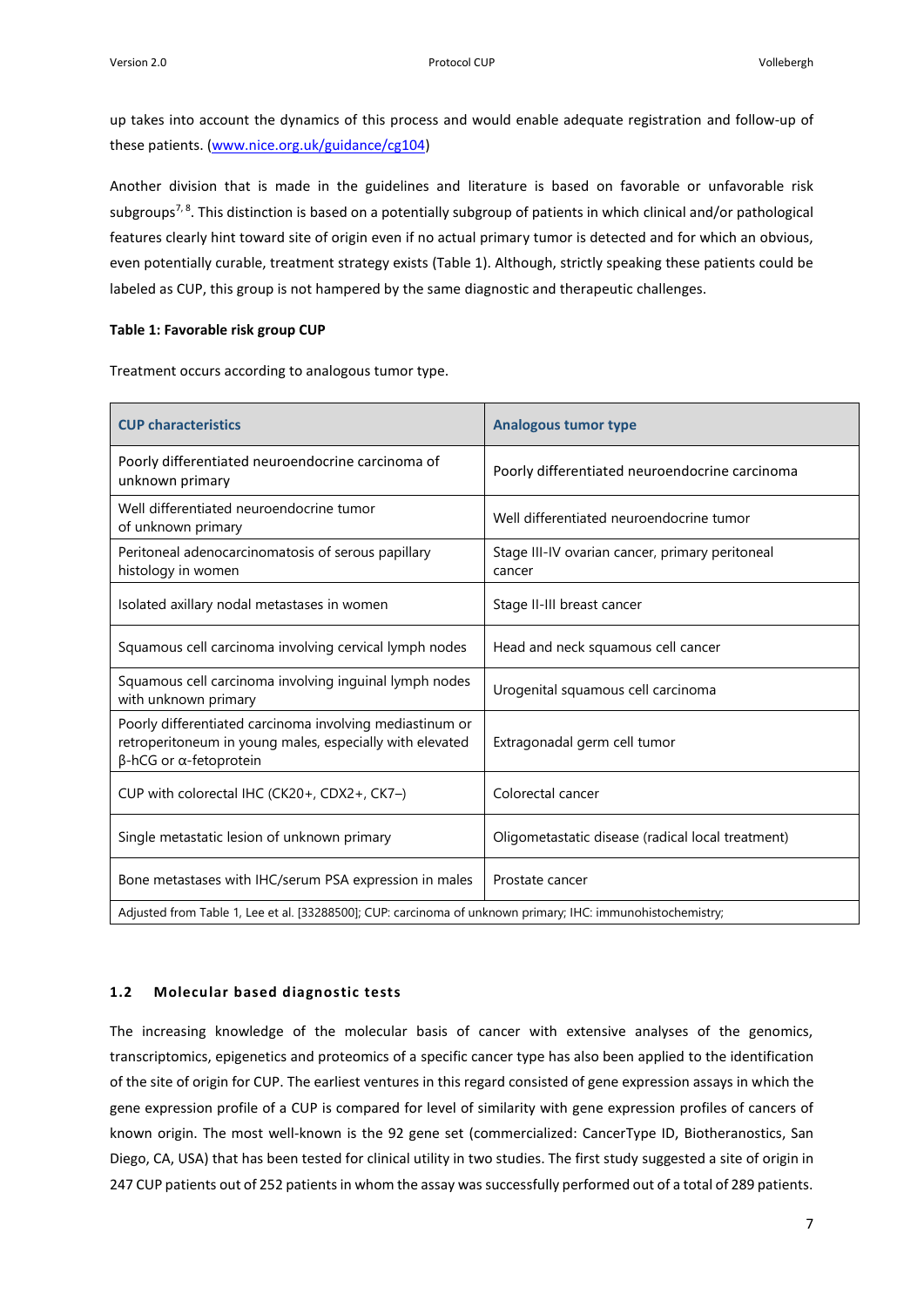In total 223 patients received treatment of whom 194 according to assay results. The median overall survival of this group was 12.5 months, which was deemed to be an improvement compared to historical control<sup>9</sup>. The second study, a prospective observational study measured the changes in final diagnosis and treatment after testing with the 92 gene set. In the study 444 patients were enrolled of which 271 were provided by medical oncologist. In 80/271 patients a differential diagnosis of 2 or more sites existed, in 66% of these cases the diagnosis was narrowed to one and in 27% a previously unsuspected site was identified. In 97% of the 112/ 271 patients labeled as CUP, a diagnosis based on the assay was made. This led to changes in treatment recommendations in 49% and respectively 42% of both patient groups $^{10}$ .

Other tests developed to predict the primary tumor consist of gene expression microarray, microRNA or RT-PCR based techniques<sup>8</sup>. Subsequently, prospective randomized controlled trials have been performed in which patients with CUP were randomized between empiric chemotherapy or specific therapy based on the result of the molecular test for identification of the primary tumor. A Japanese study, used a self-developed microarray classifier and patients were randomized to carboplatin/paclitaxel or primary tumor based therapy. No difference in overall survival was seen (median OS 12.5 and 9.8 months, respectively, p=0.90). The GEFCAPI-04 trial used the well-known 92-gene set classifier and randomized patients to cisplatin/gemcitabine and site specific therapy as determined by the classifier. Results were presented at the ESMO 2019, in total 243 patients were enrolled and 91/123 of the patients included in the classifier arm received site specific therapy. No improvement in progression free or overall survival was seen (median 5.3 vs 4.7 months and 10 vs 10.7 months, respectively)  $^{11}$ .

Next to gene expression tests, DNA aberrations itself have been tested for their ability to predict the site of origin of CUP by using next generation sequencing (NGS). Patterns of mutations specific for certain tumor types were developed into genomic classifiers and tested for their ability to predict a site of origin in patients with CUP<sup>8</sup>. Although promising results have been described, prediction of the site of potential origin was not substantially different when compared to gene expression tests when using NGS with limited gene panels. Therefore there is an urgent need to expand the possibility for comprehensive gene tests. Additionally, another promising result using such tests could be to identify the presence of clinically meaningful targetable mutations leading to potentially new treatment options. This strategy is being explored in multiple studies in which CUP patients also can be enrolled, such as the NCI-MATCH  $^{12}$ , TAPUR  $^{13}$  and the DRUP trial<sup>14</sup>. More specific for patients with CUP, a phase II randomizing between platinum-based chemotherapy and targeted therapy based on genomic alterations is currently enrolling patients (NCT03498521). Interim feasibility analyses were presented at the ESMO 2019 showing retrospectively that 96/303 could have been matched to targeted therapy based on mutations and fusions<sup>15</sup>.

In most studies using NGS a limited number of genes were investigated and although these platforms are also expanding they only address a one part of the diagnostic spectrum. For example to test for potential targetable fusions another diagnostic platform (mostly Archer DX, Inc., Boulder, CO) needs to be used. In other tumor types this is usually performed in a step-wise fashion to reduce cost. However, this sequence is not only time consuming but also tissue consuming, both of which are in general limited in patients with CUP. Furthermore, investigating more than a select gene panel with NGS by adding an extensive molecular workup (including whole exome and RNA sequencing) was shown to be of additional value in a recent study. In 13/55 patients with CUP sequencing-directed therapy based on found genomic alterations could be started and in 8/55 patients a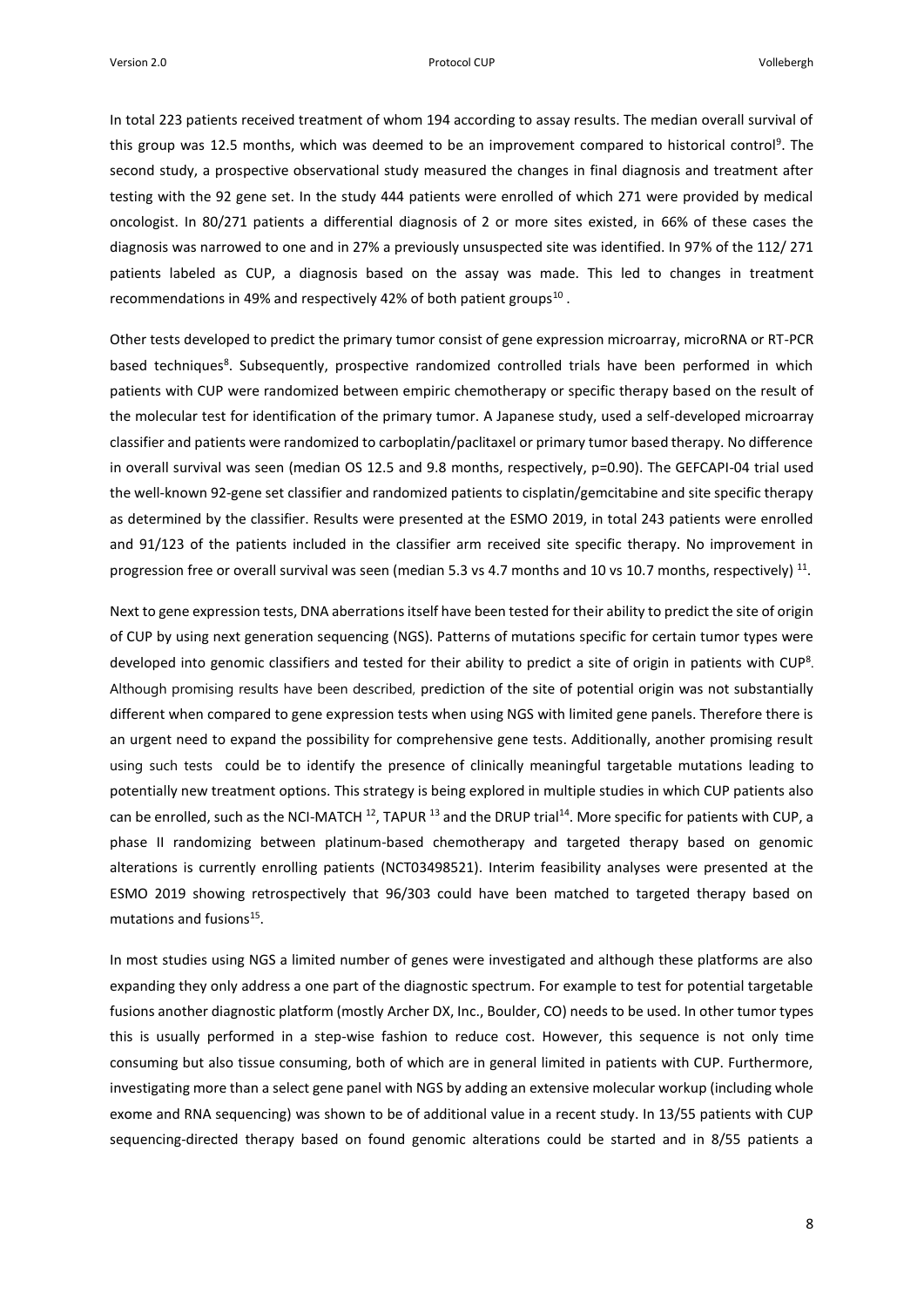pathogenic germline variant was found of which 4 were therapeutically relevant<sup>16</sup>. However, no survival data has been reported so far.

Recently, new broad NGS panels have been developed to include over 500 genes. An example of which is the TSO500 NGS platform and in combination with Archer Dx. most if not all targetable mutations for which treatment in the Netherlands is available, are covered. Furthermore, a recent study showed that with this method the genomic alterations (over all possible mutation classes including single and multiple nucleotide variants (SNV's/ MNV's), insertion and deletion (indels), copy number alterations (CNA's) fusion genes and microsatellite instability) could be identified<sup>17</sup>. Importantly both these assays can be applied on fresh frozen paraffin embedded (FFPE) tissue that is routinely available from all cancer patients for primary diagnoses and only a small amount of DNA is needed for analyses. However, so far for patients with CUP no classifier to predict the site of origin has been developed with this platform.

#### <span id="page-8-0"></span>**1.3 Whole genome sequencing**

WGS is a next generation NGS technology that covers the complete genomic landscape, including fusions and relevant pathogenic germline mutations. WGS therefore provides the potential means to perform one test not only in a timely manner but also a tissue efficient manner with the broadest insight in the molecular aberrations for cancer patients. Furthermore, analysis of the center for personalized cancer treatment (CPCT) study has shown that a pan-cancer WGS analysis on metastatic tumor and normal DNA resulted in identification of an actionable alteration with a predicted sensitivity to an approved anti-cancer drug in up to 31% of the patients (in a subset of 2405 patients). Of these, a registered indication of therapy was present in 18% of the patients, while 13% was outside the labeled indication. In an additional 31% of the patients an alteration with a predicted sensitivity to experimental therapy was found. These genomic alterations were distributed over all possible mutation classes (including single and multiple nucleotide variants (SNV's/ MNV's), insertion and deletion (indels), copy number alterations (CNA's) fusion genes and microsatellite instability) underlining the importance of extensive comprehensive tumor genomic profiling<sup>18</sup>.

Moreover, with the WGS data of the CPCT study and recent WIDE (WGS Implementation in standard cancer Diagnostics for Every cancer patient) study<sup>19</sup> a classifier has been developed based on the corresponding DNA aberrations of known cancer types to predict site of origin in case of CUP (CUPPA algorithm, article in preparation). Therefore using WGS would not only identify targetable mutations but could potentially lead to identification of the primary tumor in patients diagnosed with CUP and thereby offer regular treatment options. This CUPPA analysis is a learning dynamic algorithm which will be enhanced by adding new cases over time.

Most qualities of all molecular diagnostics seem to come together in WGS, however costs of WGS are still higher albeit decreasing over time. Another downside of WGS is the necessity of fresh frozen tumor tissue, which is not always available.

#### <span id="page-8-1"></span>**1.4 In summary**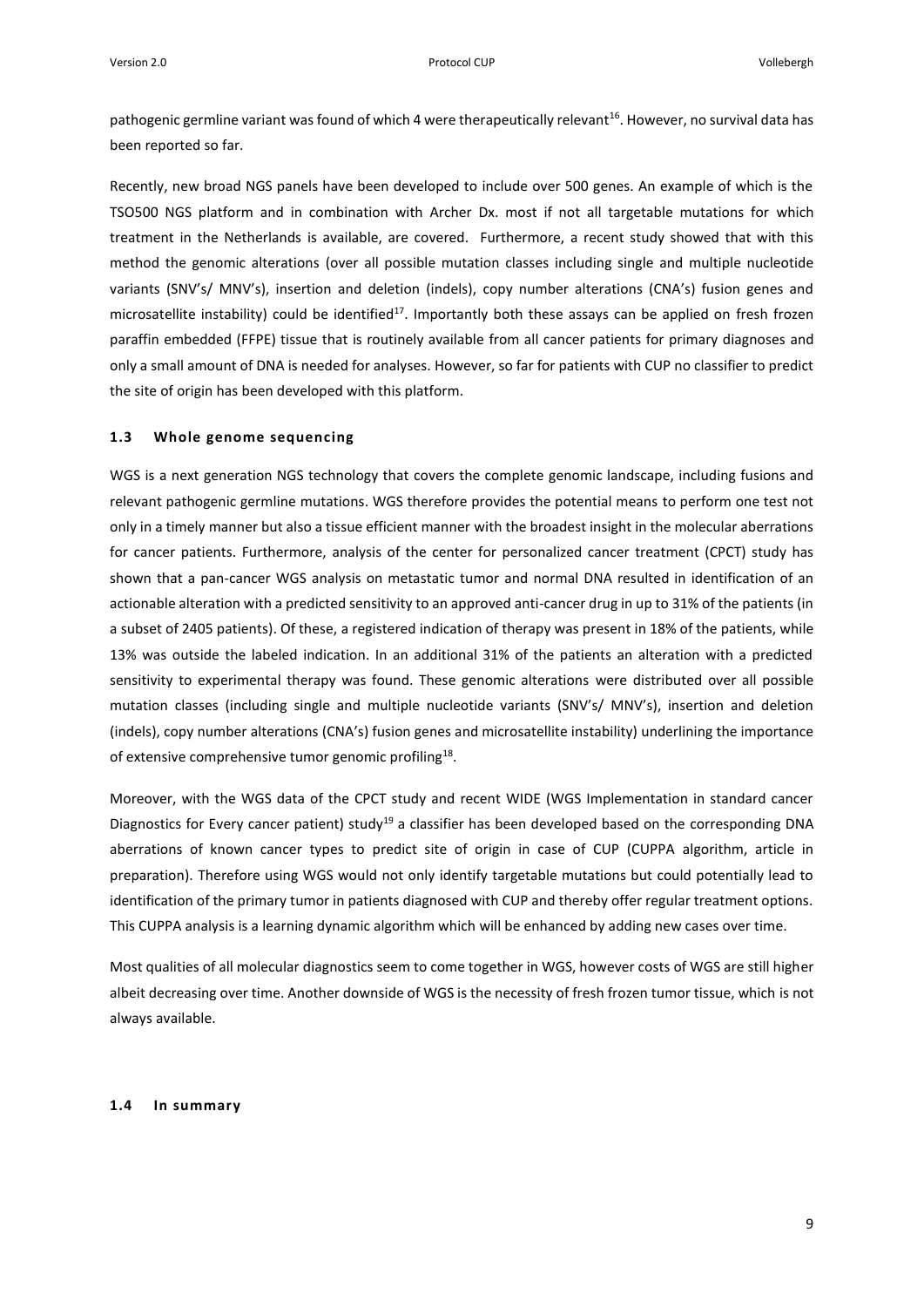For patients with CUP, the above-mentioned qualities of WGS seem to fill the great clinical need in this group, namely: i) timely manner of getting a full comprehensive genomic analyses; ii) identifying a potential site of origin by comparing the genomic landscape to known cancer types; and iii) to maximize the likelihood of identifying the most of potentially actionable genomic targets and thereby identifying potential therapeutic options. Given this potential the Dutch Healthcare Authority already approved WGS under specific circumstances for patients with CUP. However, in case no fresh frozen tissue is available the use of broad NGS panels (>500 genes) in combination with the Archer Dx. analysis could also improve care of patients with CUP by providing potentially treatment options or identifying a specific mutation completing the diagnostic puzzle.

Therefore, this protocol aims to ensure standardization of the diagnostic workup, nation-wide structured access to new diagnostic broad molecular testing entities and prospectively collecting data on this patient group. Thereby collecting data on the added value of new diagnostic techniques compared to current standard practice and ultimately optimize patient care.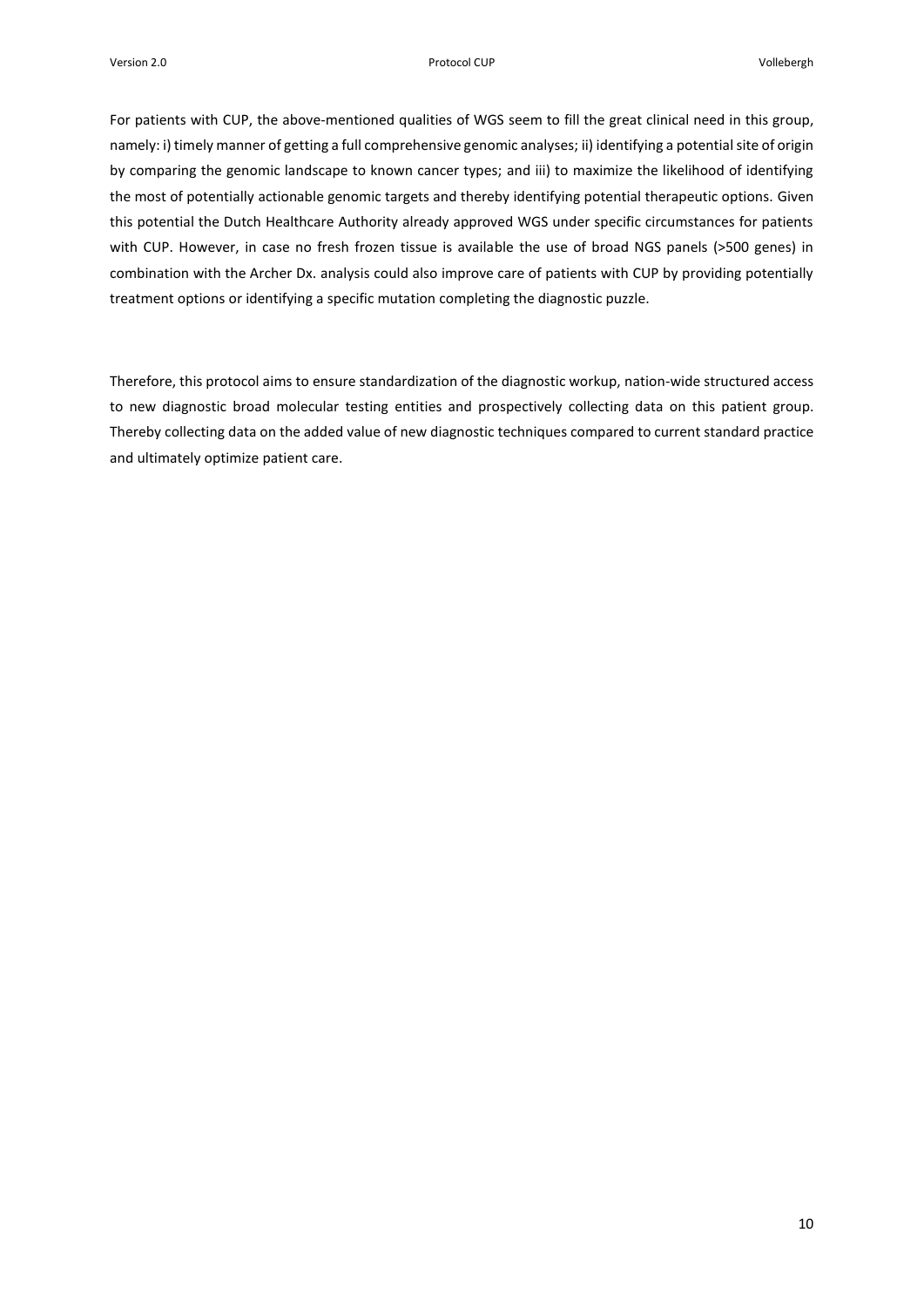## <span id="page-10-0"></span>**2 OBJECTIVES**

## <span id="page-10-1"></span>**2.1 Primary objectives**

- To standardize the diagnostic workup of patients with carcinoma of unknown primary (CUP) by creating a well-defined diagnostic structure including WGS and broad NGS panels when appropriate.
- To collect prospective clinicopathological, and when applicable genomic data on patients initially diagnosed with CUP.

## <span id="page-10-2"></span>**2.2 Secondary objectives**

- To shorten the diagnostic process of patients with CUP to 4-6 weeks by using a predefined time-frame and structure compared to the recent IKNL analysis<sup>1</sup>.
- To compare the incidence of cCUP during the study with historical control (2016 2019)
- To determine the number of patients with an identified primary tumor by broad molecular testing (WGS or broad panel NGS techniques when applicable) compared to standard diagnostics
	- o comparing a theoretical model of current molecular diagnostics (compilation of 50 most often tested genes by current NGS panels used in the Netherlands) and WGS/ broad molecular testing, taking into account the diagnostic time-frame of 4-6 weeks of this protocol
- To determine the number of patients with CUP who could potentially be treated with (targeted) therapy based on the outcomes of broad molecular testing such as WGS
- To measure the Quality of Life by means of questionnaires during the diagnostic process
- To expand the genomic knowledge of CUP and improve the CUPPA algorithm by expanding the cases
- To collect liquid biopsies for potential non-invasive biomarker development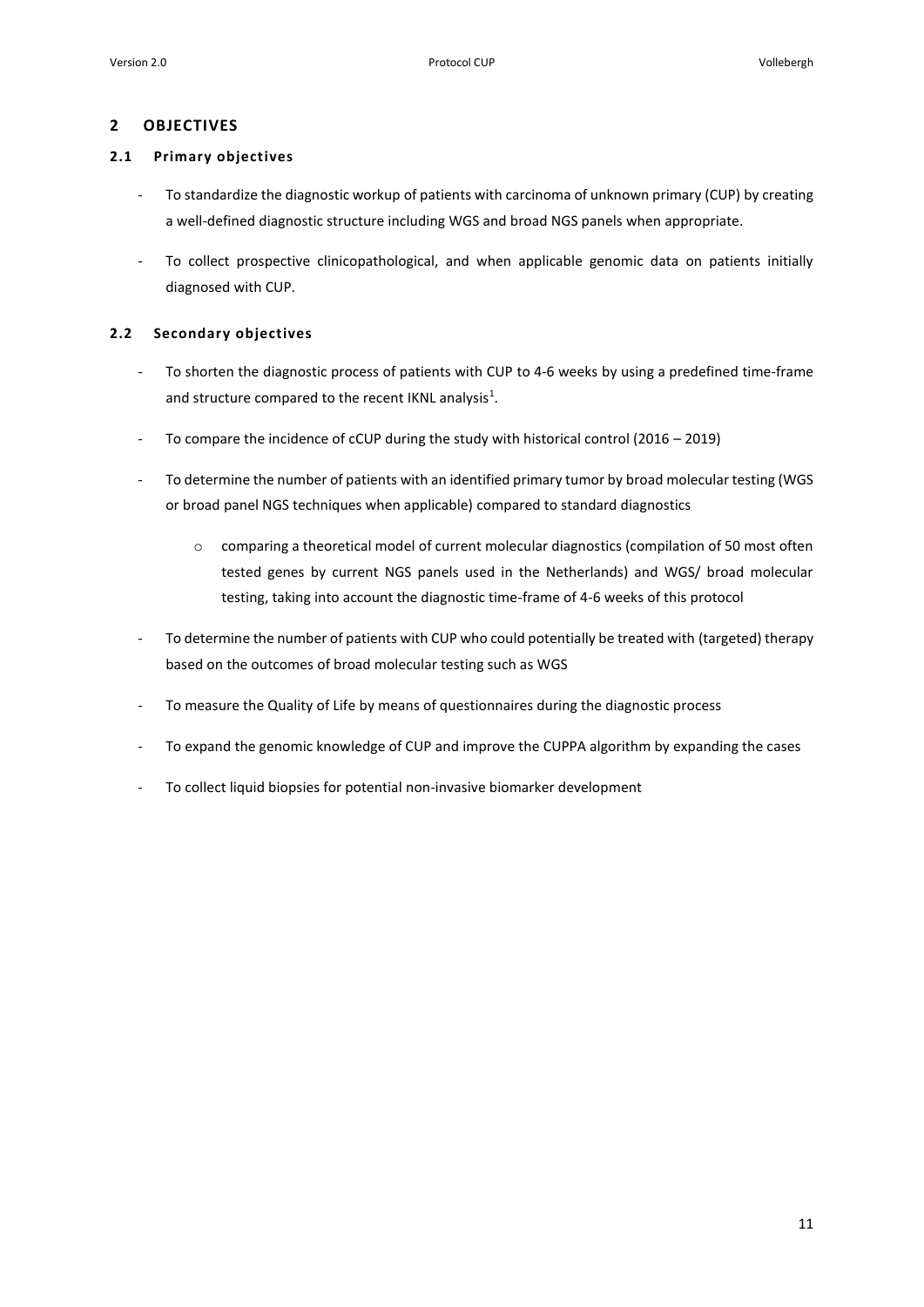## <span id="page-11-0"></span>**3 DESIGN**

This protocol describes two parts: a) the diagnostic process including access to WGS/ broad NGS panels; b) a prospective cohort data registry process. This protocol aims to include patients with CUP in the Netherlands and will run in a time frame of 36 months.

A standardized minimal diagnostic work-up has been defined in this protocol for patients with a malignancy of epithelial or undifferentiated lineage in whom no primary tumor could be identified after the protocol-defined diagnostic workup. These patients will be offered a new diagnostic test in the form of WGS. WGS can only be performed after digital (on paper only) review of the indication by a CUP expert panel of an expertise center with a specific molecular tumor board. Following approval from the expert panel, centers with the ability to store fresh frozen samples will send the sample for WGS themselves; centers who do not have these requirements, can refer patients to another center with these requirements for an extra biopsy for WGS. In case WGS is not possible or has failed, patients are offered a broad NGS gene test on paraffin embedded material if available (e.g. TSO 500 and Archer DX.).

Simultaneously with performing WGS, referral of the patient to the above-mentioned expertise center will take place to the medical oncologist and revision of biopsies by the pathologist of the CUP expert panel. Results from revision of patient data and WGS will be discussed with the molecular tumor board and CUP expert panel of the expertise center. Outcome of this discussion will be summarized, if possible and in accordance with patient's whish, in a video consultation with the patient in the presence of his/her treating medical oncologist by the medical oncologist of the CUP expert panel; a (video) consultation with just the patient is also possible. An advisory document including interpretation of WGS will be provided to the treating medical oncologist.

As mentioned above, in case WGS has failed a broad NGS gene test will be performed on FFPE tissue after which the same route of discussion and consultation will be followed as described above with WGS.

Patients will be asked for informed consent to collect clinicopathological and when applicable genomic data as soon as suspected to have CUP on at least a (PET)CT-scan (further requirements see below). A blood sample for potential future biomarker analyses will be stored. Additionally, QoL will be measured by means of standardized questionnaires.

This protocol does not describe treatment suggestions. The CUP expert panel might suggest treatment options based on results of broad molecular testing and possible available trials at that time if applicable. Treatment decisions will be made by the treating medical oncologist in consultation with the patient. Consequently, no experimental intervention will be made in this protocol and the workflow will closely parallel the current diagnostic process. Information on treatment decisions will be collected for those patients that consented to data registration.

All research analyses not mentioned in the objectives will be considered new research questions for which separate approval is required, as outlined in chapter 11.

This is a Dutch nation-wide protocol and will be executed by Dutch expertise centers with pre-defined specific molecular tumor board and other participating hospitals.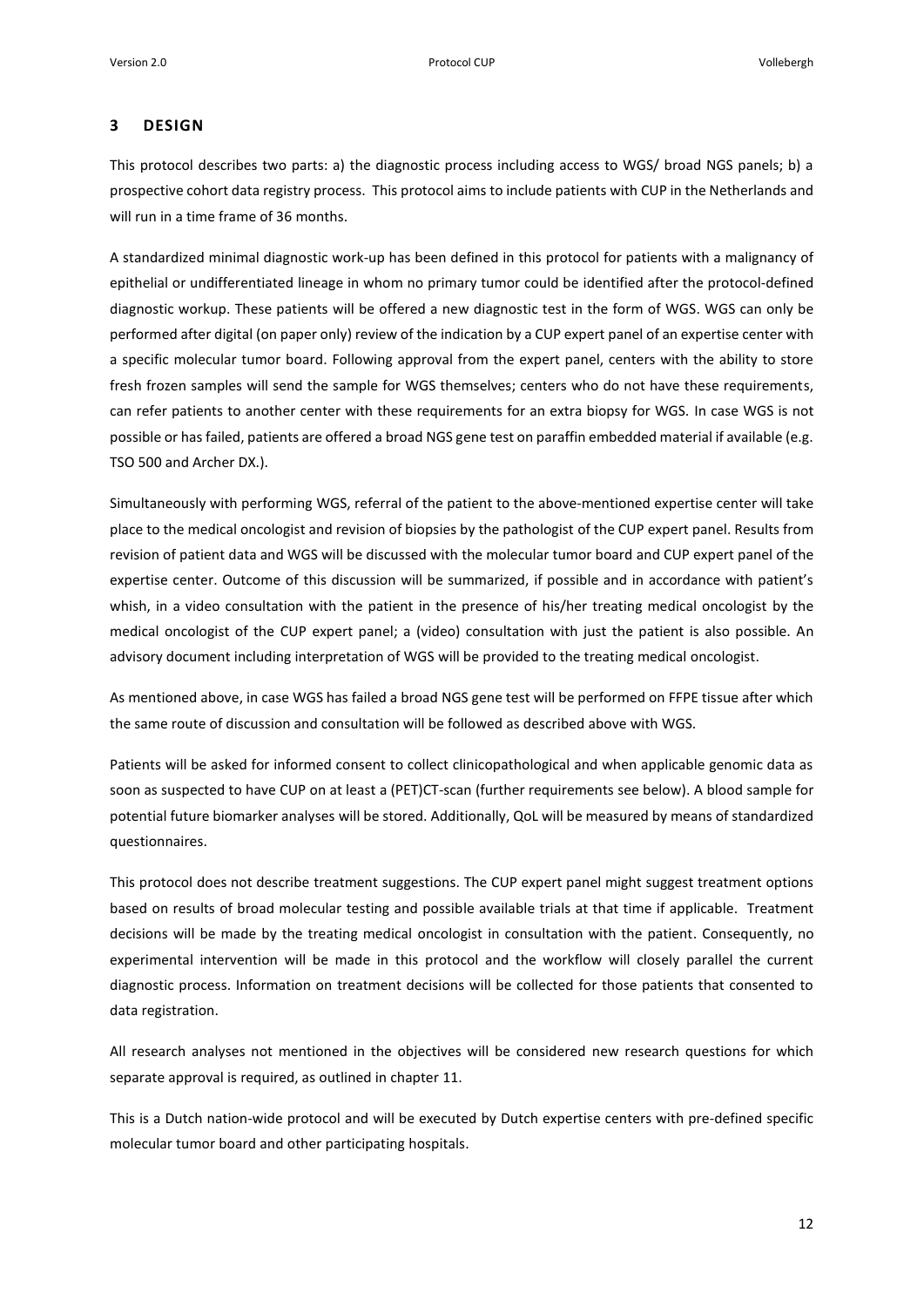## <span id="page-12-0"></span>**4 POPULATION**

## <span id="page-12-1"></span>**4.1 Population (base)**

Patients with suspected malignancy on CT-scan and/or PET-CT in whom from the start or during the diagnostic workup no clear primary tumor could be detected and thus CUP is part of the differential diagnosis.

Patients can be included in this protocol if a subject meets all of the following criteria:

## <span id="page-12-2"></span>**4.2 Inclusion criteria**

- 1) ECOG performance status 0-2
- 2) Patients must have acceptable organ function as defined below, according to local standard lab practice:
	- a) Absolute neutrophil count ≥ 1.5 x 109/l
	- b) Hemoglobin ≥5.0 mmol/l
	- c) Platelets ≥75 x 109/l
	- d) Total bilirubin ≤3 x ULN, or > 3 in case of obstructive cholestatic hyperbillirubinemia with expected decrease by intervention
	- e) AST (SGOT) and ALT (SGPT) ≤5 x institutional ULN (or ≤10 x ULN in patients with known hepatic metastases)
	- f) Serum creatinine clearance calculated or measured ≥ 30 mL/min/1.73 m2
- 3) Presence of malignant lesion(s) of which a histological biopsy can be safely obtained.
- 4) Patients age > 18 years, willing and able to comply with the protocol as judged by the investigator with a signed informed consent.

## <span id="page-12-3"></span>**4.3 Exclusion criteria**

- 1. Prior successful WGS analysis performed on biopsy of current metastastic disease
- 2. Patients with any clinically significant medical condition which, in the opinion of the treating physician, would make giving systemic therapy unsafe/undesirable.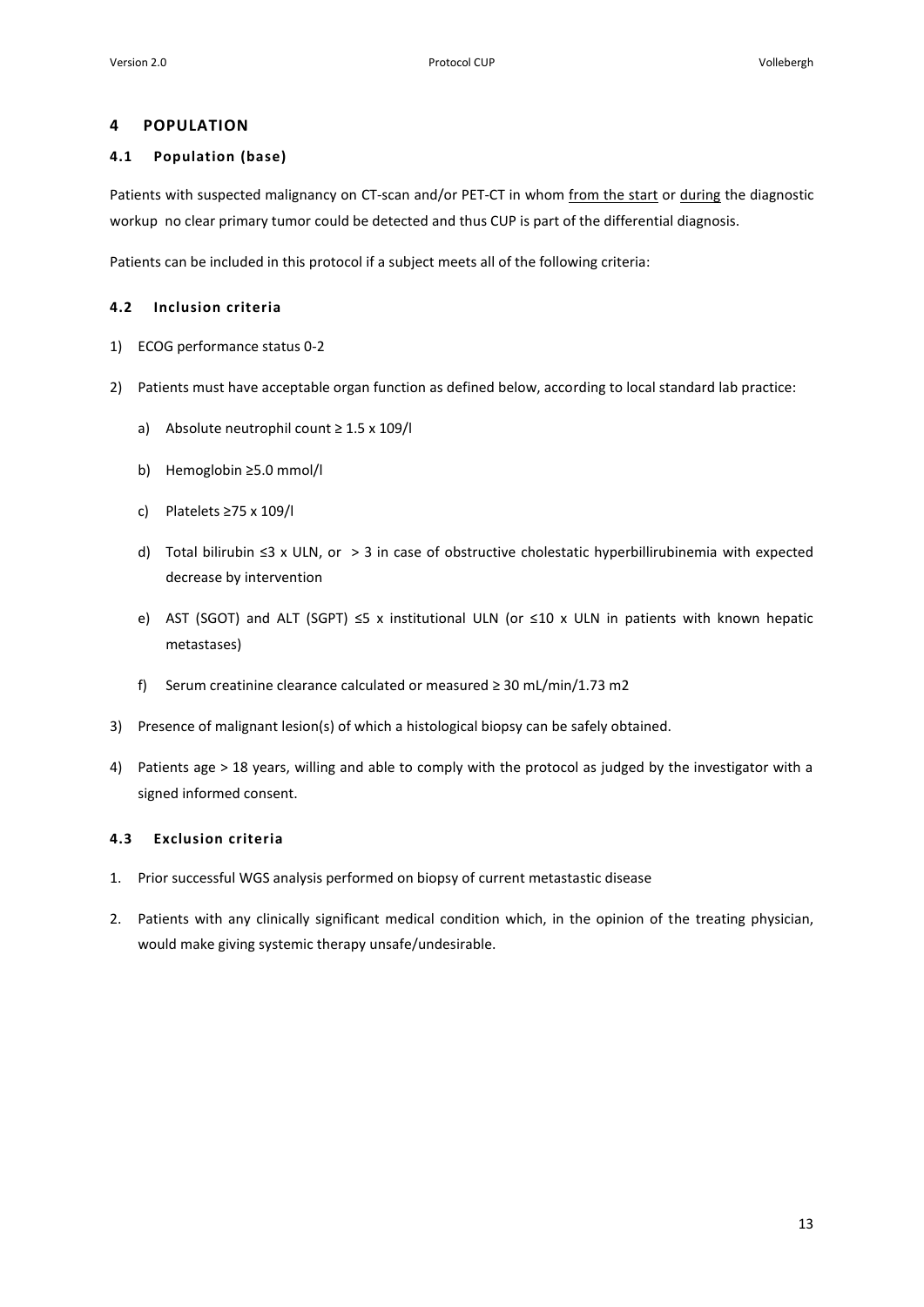## <span id="page-13-0"></span>**5 INVESTIGATION**

In case patients already have had multiple diagnostic examinations because of initially suspicion of specific primary tumor, but on workup are suspected of CUP, many diagnostic procedures will already have taken place. These should not be repeated and only missing, relevant diagnostics should be performed. No additional biopsies should be taken before consultation with the CUP expert panel in expertise center unless necessary for regular pathology assessment.

#### <span id="page-13-1"></span>**5.1 Diagnostic time frame**

In principle, the diagnostic process must be aimed to be finished within 4 weeks, but no later than 6 weeks, of first CT-scan or PET-CT (whichever came first), including consultation with the medical oncologist of the CUP expert panel of the expertise center concerning the interpretation of additional molecular testing (WGS or broad NGS) results when applicable.

#### <span id="page-13-2"></span>**5.2 Diagnostic workup – Blood collection and laboratory screening**

Baseline laboratory measurements have been performed as part of regular diagnostics and used for the eligibility screen. Previously, serum assessment of potential tumor markers were performed upon indication. In this protocol, data on the following biomarkers will be standardly collected according to local laboratory practice: LDH, aFP, b-HCG, CEA, CA19.9, PSA (men), CA15.3 (women), CA125 (women).

Two samples of 10ml whole blood sample will be taken to be stored for potential WGS analysis and biomarker analyses, if patient consented see study procedures.

#### <span id="page-13-3"></span>**5.3 Diagnostic workup – radiological examination, endoscopy and other examinations**

A diagnostic CT-scan of the thorax and abdomen or PET-CT of the body should be present given the patient population of this study. Whether additional radiological examination (respectively PET-CT or diagnostic CT-scan, or specific MRI) is of added value, should be decided by the treating physician. Endoscopies or other diagnostic procedures (i.e. gynecological examinations etc) should not routinely be performed and should only take place when symptom-, laboratory-, radiological or pathological examination shows reasonable probability of finding the primary tumor with this procedure.

Regardless of number of additional procedures, the timeframe of total diagnostic workup within 4-6 weeks should be attempted to be met.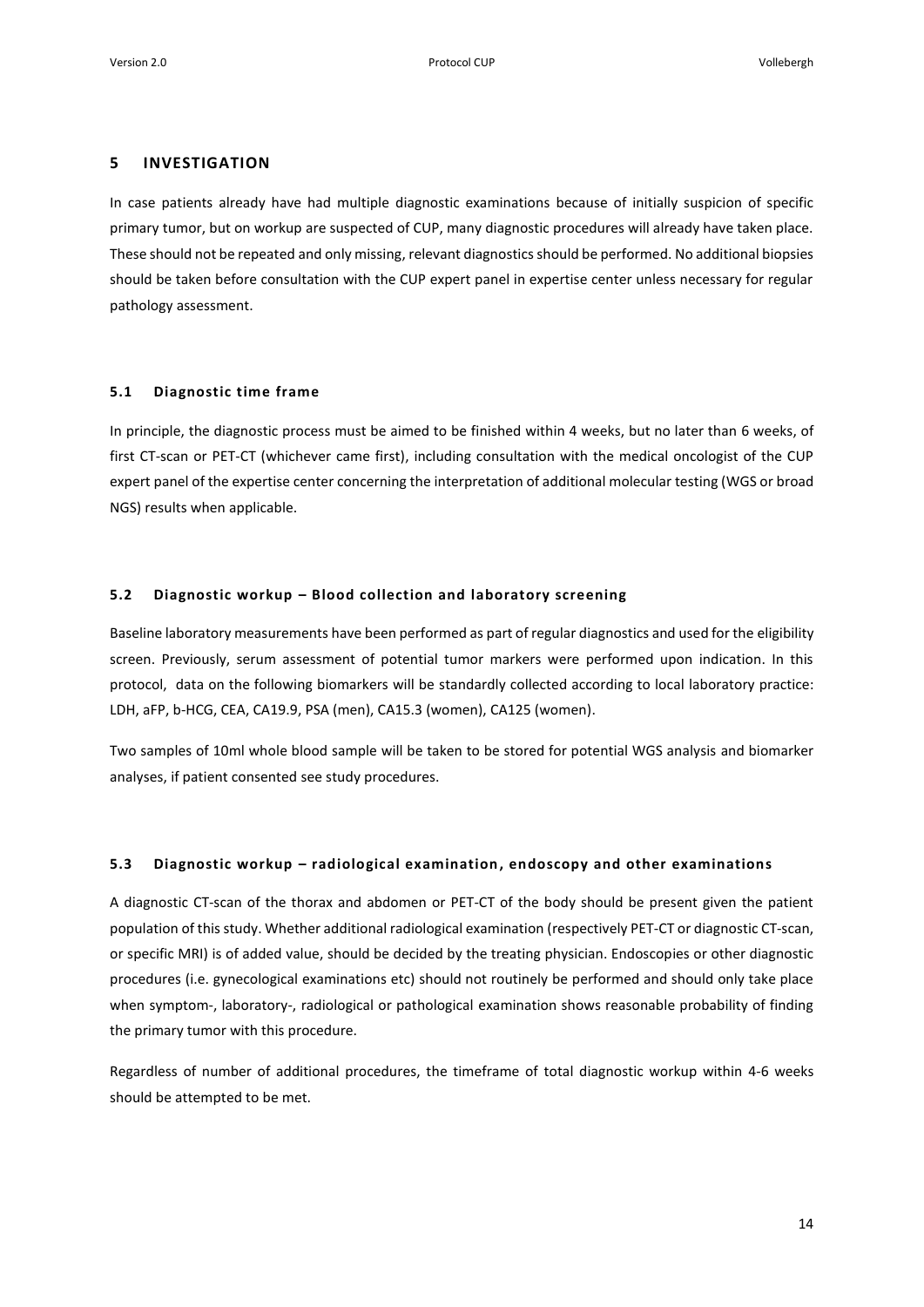#### <span id="page-14-0"></span>**5.4 Diagnostic workup - tissue collection and pathology assessment**

An assessment will be made on the availability of a safely accessible metastatic lesion. Of the most safely accessible metastatic lesion a histological biopsy will be obtained according to local institutional guidelines. In case of a biopsy, multiple tumor biopsies are obtained from all patients as part of the routine standard of care diagnostic procedure. In case of patients with CUP in the differential diagnosis from start of the diagnostic process, one of the multiple histological biopsies obtained as routine standard of care diagnostic procedure will be fresh frozen and stored (see 5.6.3) in the participating centers with adequate storage and mailing logistics for fresh frozen tissue. When pathological assessment cannot be performed on the regular diagnostic biopsy samples, the stored fresh frozen sample will be used for standard diagnostics.

Pathological assessment will be according to standard local pathology practice. Immunohistochemical stains will be performed in a pre-specified tiered fashion summarized in Appendix I. Not being able to perform all necessary immunohistochemical analyses defined in Appendix I should result in timely referral to an affiliated CUP expertise center with a specific molecular tumor board, because of the diagnostic time-frame (including potential WGS) of 4-6 weeks.

In case of patients whom already have had a biopsy because of suspected specific primary tumor but on pathological examination no primary tumor was identified (patients suspected of CUP during the diagnostic process), no additional biopsy should be taken. Pathological assessment should be checked for completeness in accordance with this protocol and extended if necessary.

## <span id="page-14-1"></span>**5.5 Results of diagnostic work-up**

After full diagnostic work-up patients are classified in two groups, see figure 1:

- A. Patients in whom after above-mentioned diagnostic work-up either of the following is identified:
	- a. primary tumor;
	- b. tumor of non-epithelial, but clearly defined origin (lymphoma, sarcoma, melanoma);
	- c. CUP of the favorable risk group (see Table 1, p7)

These patients go of protocol from this moment, the paragraphs below are not applicable for them; potential further work-up and/or treatment can be started accordingly.

B. Patients in whom after above-mentioned diagnostic work-up does not result in a clear classification in one of the three categories (a-c) above and a tumor of epithelial or undifferentiated lineage of unknown origin has been identified and hence can be labeled as having a **provisional CUP (pCUP)** . These patients will continue on protocol following the steps of the rest of the protocol (see section 5.6 and onwards; and Figure 2).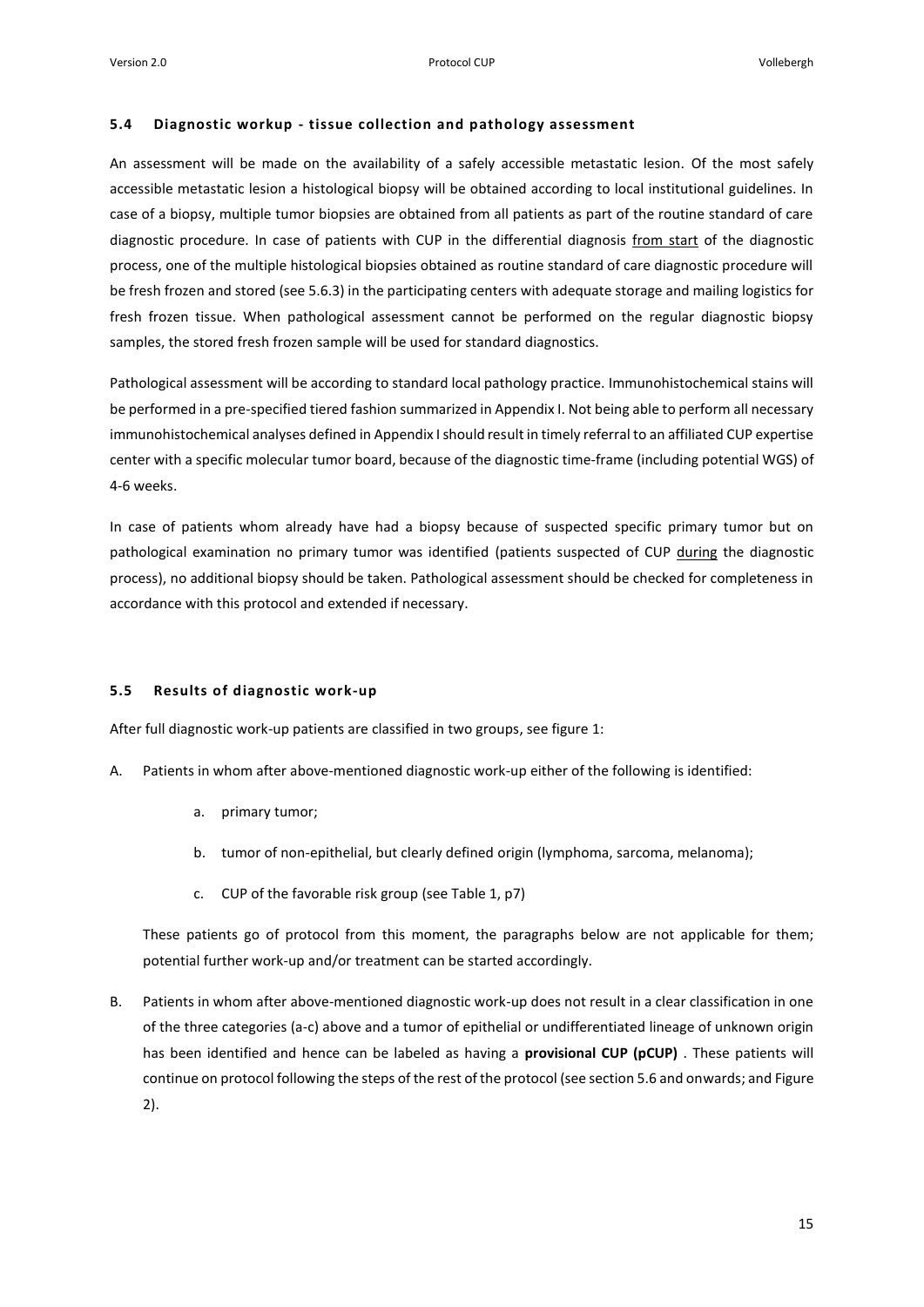



*Abbreviations:* CUP: carcinoma of unknown primary; SOC, standard of care; FF: fresh frozen; FFPE: formalin-fixed paraffin embedded; pCUP: provisional CUP. \* According to preference participating center.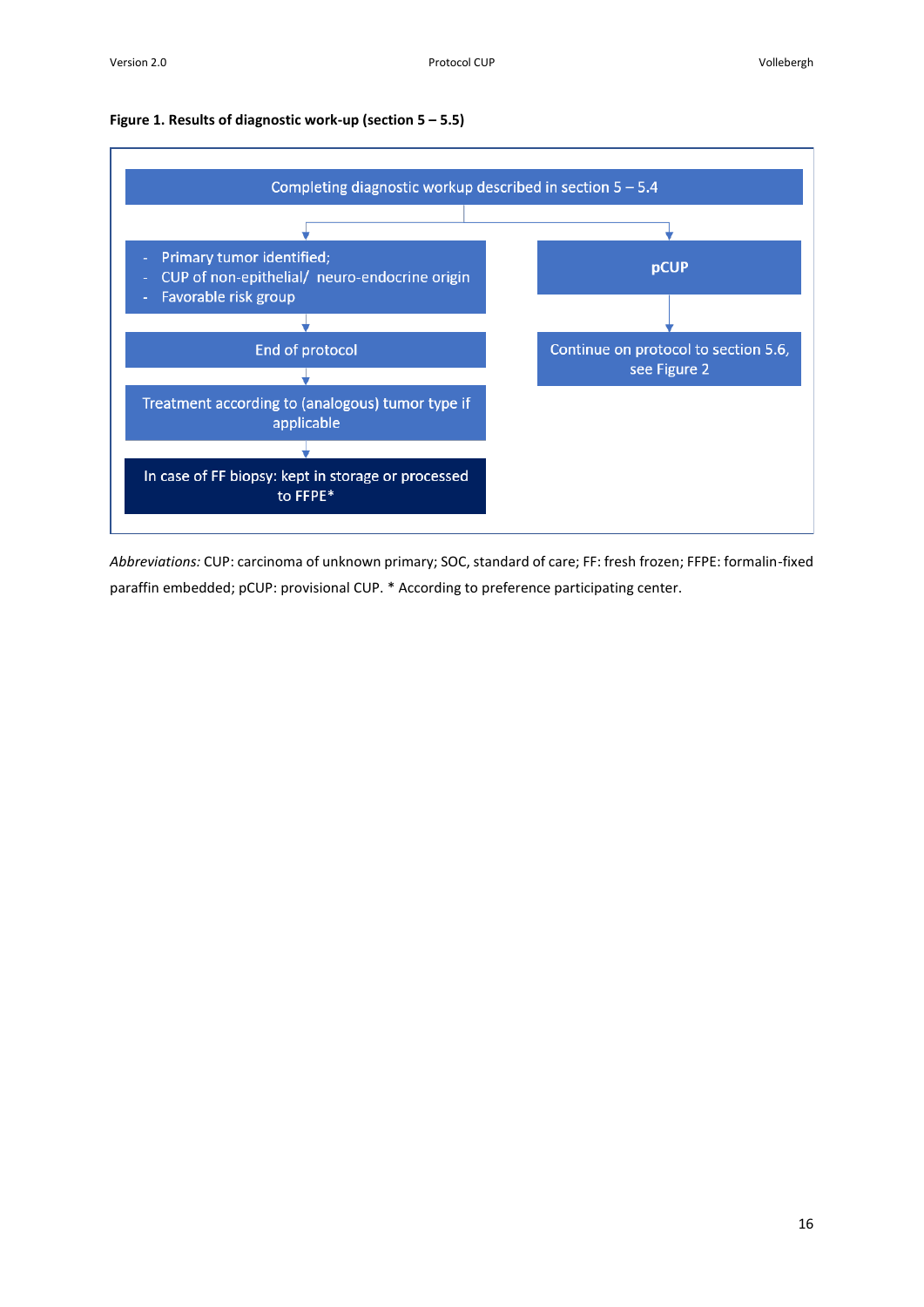#### <span id="page-16-0"></span>**5.6 Molecular testing related procedures**

# <span id="page-16-1"></span>**5.6.1 Indication WGS by CUP expert panel of an expertise center with a specific molecular tumor board (PATH – MTB)**

If no primary tumor has been identified according to above-mentioned criteria (see section 5.5 and Figure 1) after regular diagnostic work up including radiological examination and pathological assessment (see section 5.4), the patients' diagnosis is changed to "provisional CUP" (pCUP). Subsequently, patients' case is formally presented for the indication of WGS to a specific CUP expert panel consisting of a dedicated medical oncologist and dedicated pathologist potentially as part of the MTB, within expertise centers with specific MTB's. These centers with specific MTB's have been predefined by the health insurance companies to be the MTB's registered as "PATH-MTB's" (https://www.netwerk-path.nl/index.php).

The presentation of a patients' case will be submitted digitally (by email or website, as determined by expert center) and contains concise clinical data (minimal patient data, see Appendix II), the full report of all radiological examinations and endoscopy if applicable and the full pathology report. The CUP expert panel will review the case and decide whether in accordance with the referral center the case should be considered a pCUP and hence WGS should be performed or the case should be interpreted differently in which case fitting advice will be given. This decision will be reported back to the treating physician in principle within 2 working days.

## <span id="page-16-2"></span>**5.6.2 Interpretation CUP expert panel: pCUP**

If the CUP expert panel rules the case to be a pCUP and hence the indication for WGS has been given, the following steps need to be organized:

- a. Proceed with WGS (see below: 5.6.3)
- b. Full referral to dedicated CUP medical oncologist of affiliated expertise center of which the CUP expert panel was consulted, including referral letter and imaging (full report on imaging already present) for a one-time (video)consultation summarizing all results (clinicopathological data and WGS interpretation). In case tissue collection for WGS needs to be performed in the CUP expert center, an extra consultation before biopsy will take place.
- c. Send pathology slides and blocks for revision to dedicated CUP pathologist of affiliated expertise center of which the CUP expert panel was consulted

Both referring center as well as expertise center will take care to have all information complete before the consultation with the patient in the expertise center for the feedback on WGS (see below: 5.6.5). Given the average lead time of WGS of 10 working days, this should be feasible.

If no logistics for fresh frozen tissue are present in the referring center, patient should be referred on short notice and a consultation with the CUP medical oncologist should take place and additional biopsy should be arranged all within the set time-frame of consultation of WGS results within total diagnostic process of 4-6 weeks.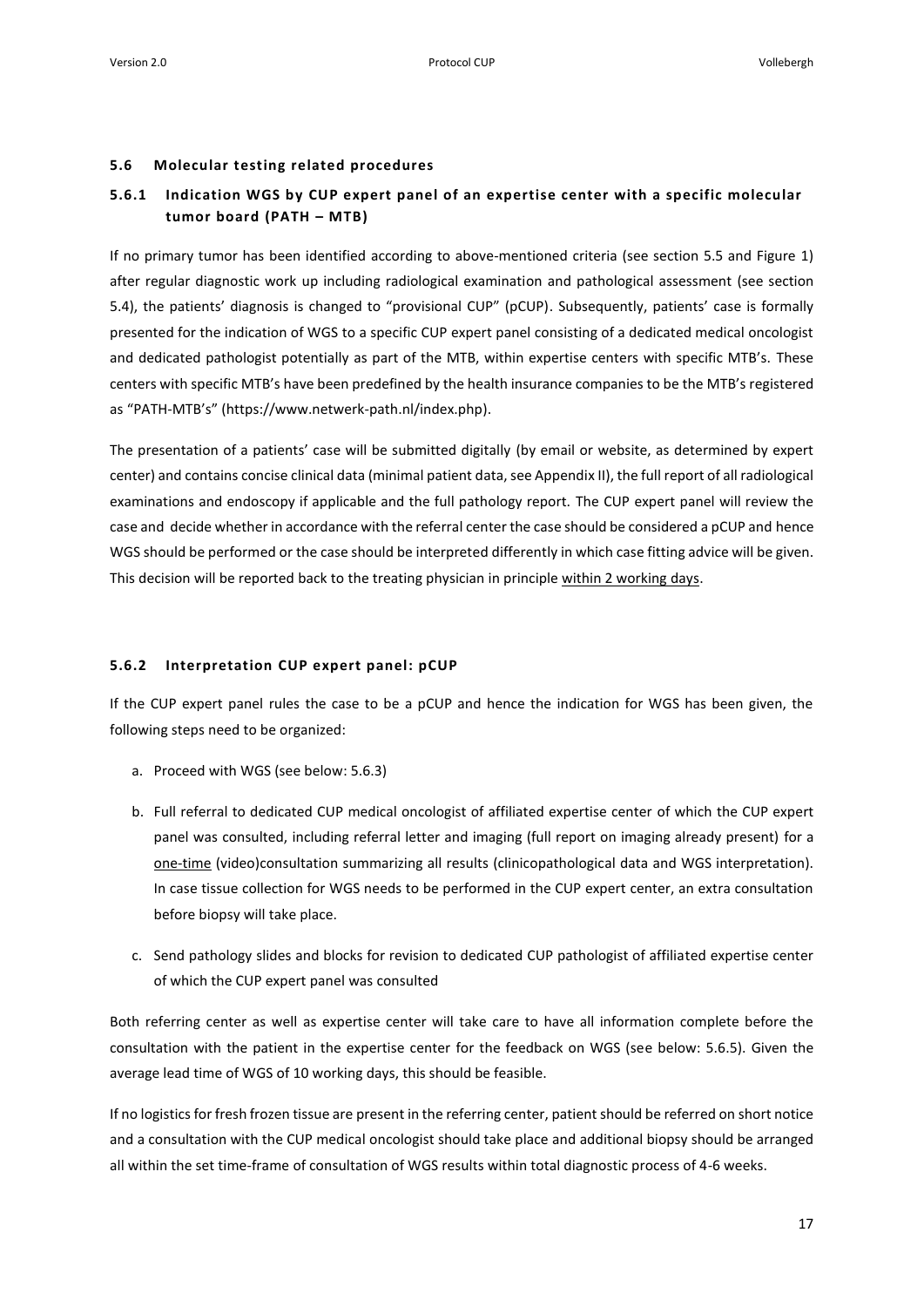#### <span id="page-17-0"></span>**5.6.3 Tissue collection for WGS**

In case of patients with CUP in the differential diagnosis from start of the diagnostic process, one of the multiple histological biopsies obtained as routine standard of care diagnostic procedure will be fresh frozen and stored to be potentially used for WGS (see Table 2 and Figure 2) in the participating centers with adequate logistics. In this case there will be no extra burden for the patient since it is performed in the standard of care diagnostic procedure. When pathological assessment cannot be performed on the regular diagnostic biopsy samples, the stored fresh frozen sample will have been used for standard diagnostics. In this case and in the case of patients suspected of CUP during the diagnostic process an extra biopsy is taken if WGS is deemed applicable by the expert panel (see Table 2 and Figure 2) as part of current standard of care.

In the participating centers with no storage capacity, regular tumor biopsies will be taken and pathologically assessed. If WGS is deemed applicable, an additional histological biopsy is taken to be send fresh-frozen for WGS; this extra biopsy can be taken in another participating center if facilities for temporarily storage of fresh frozen samples or the logistics for transportation for WGS is unavailable (see Table 2 and Figure 2).

In case WGS results are not interpretable (due to for example, but not limited to: low tumor cell percentage or failed analyses) one extra biopsy procedure is allowed if considered to have a high success rate by repeating procedure.

In all above-mentioned cases in which an extra biopsy is needed, this will only be performed when a safely accessible metastatic lesion is present.

|                                                                                                                                                             | <b>CUP in differential diagnosis at start</b><br>diagnostic process                                                                   | At start likely primary tumor, during<br>diagnostic work up no primary tumor found:<br>suspected CUP                                        |
|-------------------------------------------------------------------------------------------------------------------------------------------------------------|---------------------------------------------------------------------------------------------------------------------------------------|---------------------------------------------------------------------------------------------------------------------------------------------|
| <b>Center with</b>                                                                                                                                          | Extra biopsy taken and stored at first<br>pathological assessment                                                                     | Extra biopsy taken and stored at first<br>pathological assessment (by coincidence for<br>example for study of said likely primary<br>tumor) |
| storage capacity<br>and logistics for<br>sending FF tissue                                                                                                  | Extra biopsy allowed if FF tissue has been<br>used for standard diagnostic work-up after<br>indication by CUP team expertise center * | Extra biopsy specifically for WGS after<br>indication by CUP team expertise center*                                                         |
|                                                                                                                                                             | Extra biopsy allowed if WGS not<br>interpretable*                                                                                     | Extra biopsy allowed if WGS not interpretable*                                                                                              |
| <b>Center with no</b><br>storage capacity<br>or logistics for<br>sending FF tissue                                                                          | Referral to center with facilities for WGS or<br><b>WGS</b> logistics                                                                 | Referral to center with facilities for WGS or<br>WGS logistics                                                                              |
| CUP: carcinoma of unknown primary; FF: fresh frozen; WGS: whole genome sequencing; * perform only when a safely accessible<br>metastatic lesion is present. |                                                                                                                                       |                                                                                                                                             |

# **Table 2. Different routes to WGS in case of patients with suspected CUP at start or during diagnostic process: with and without FF tissue logistics**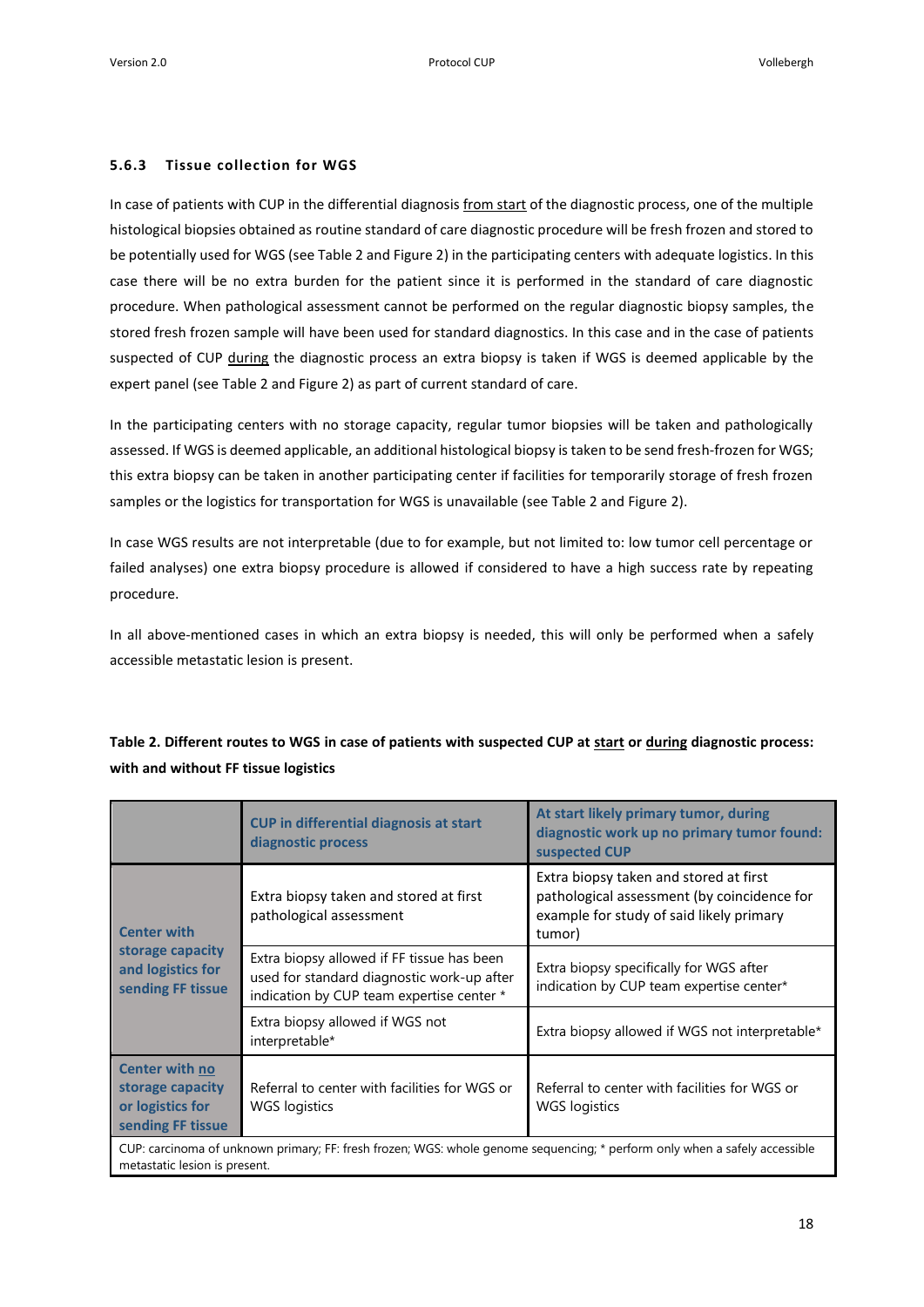#### <span id="page-18-0"></span>**5.6.4 Blood collection**

A 10ml whole blood sample will be obtained preferably in combination with routine care. The whole blood sample is needed to discriminate somatic mutations from the patient's germline DNA background variations for the WGS.

#### <span id="page-18-1"></span>**5.6.5 WGS**

The tumor cell percentage will be estimated by the pathologist of the center where the biopsy has taken place on a frozen section of the fresh or fresh frozen biopsy. Alternatively, the frozen biopsy can also be send in to the expertise center for tissue selection for DNA and RNA isolation. A minimum of 20% tumor cell percentage is mandatory for WGS and will be used together with the whole blood sample for DNA sequencing. In a later stage the DNA WGS analysis may be complemented by RNA sequencing to investigate the additional value of combining DNA and RNA analysis.

In case WGS is performed by a third party and the center sending the fresh frozen biopsy is not the same center as the center of the expertise center of CUP team, the name of the expertise center is specified in the application of the WGS.

In case the DNA extraction and sequencing will be performed by a third, nonacademic, party, leftover biomaterial will be send to center of the CUP expert panel and will be stored in the local biobank (for procedure of investigation with this material see Chapter 11).

In principle, the pipeline developed by Hartwig Medical Foundation for analysis of (A)CUP tumors, "CUPPA analysis", will be run in order to potentially identify the primary tumor site (article in preparation). Result from this analysis will be reported back in addition to found DNA aberrations.

## <span id="page-18-2"></span>**5.6.6 In case of failure of WGS – NGS panels**

If WGS cannot be performed due to i) failure based on inadequate material even after potential repeat biopsy; ii) new biopsy not thought to be successful or safe; iii) or any other reason (for example: refusal of patient): DNA isolated for WGS or DNA isolated from FFPE tissue can be used for broad NGS panels and if necessary supplemented with other molecular assays (i.e. Archer, etc) as deemed of additional value by the pathologist of the CUP expert panel. Examples of broad gene panels to be used, are:

- TSO500 (TruSight Oncology 500 Assay | For pan-cancer biomarkers in DNA and RNA (illumina.com))
- OCA+ in combination with Archer fusion panel CTL (Oncomine Comprehensive Assay Plus | Thermo Fisher Scientific – NL Archer FusionPlex Comprehensive Thyroid & Lung (CTL) | Diagnóstica Longwood (dlongwood.com))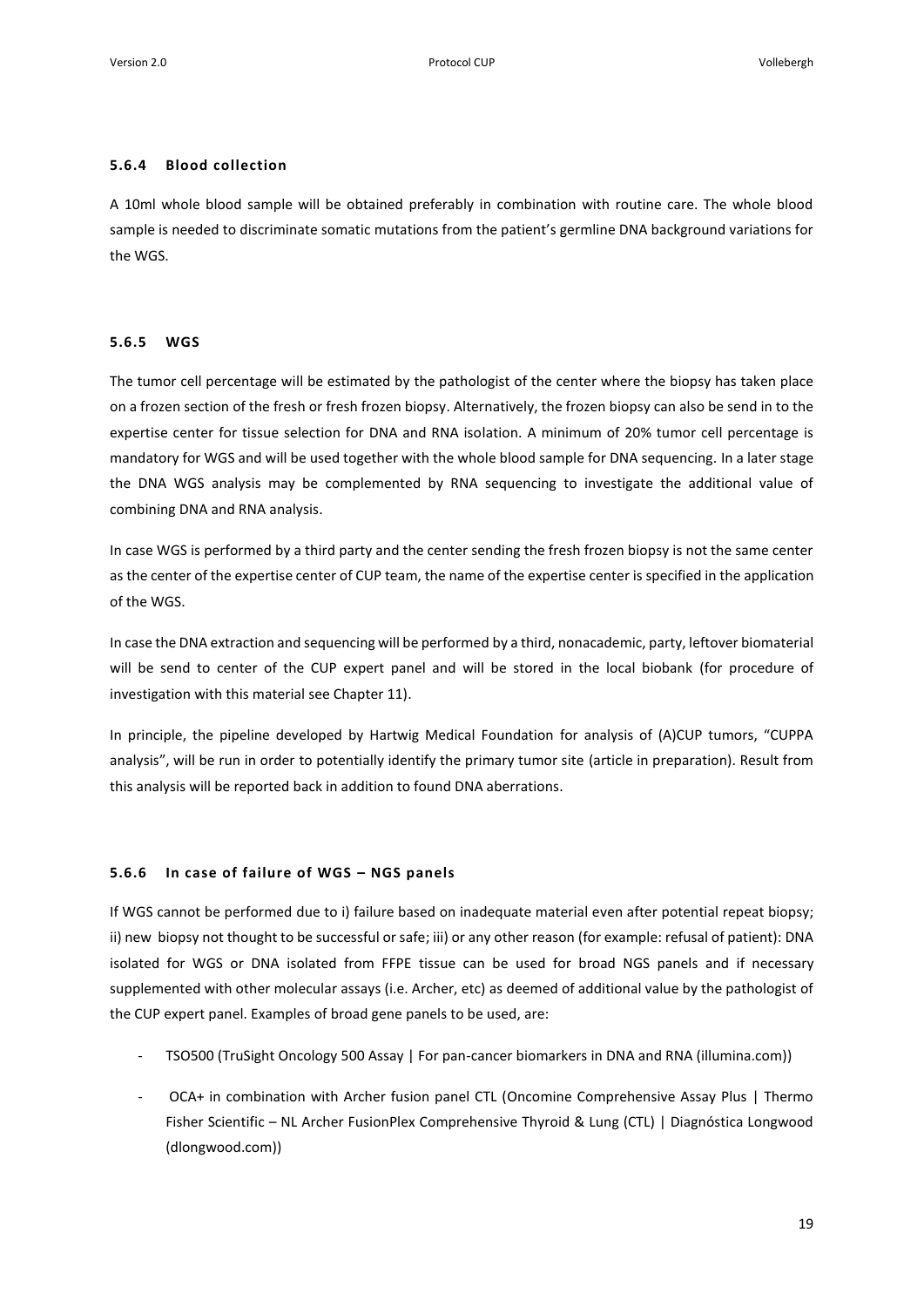Foundation One (FoundationOne CDx | Foundation Medicine).

#### <span id="page-19-0"></span>**5.6.7 Interpretation and feedback of results by affiliated expertise center**

Results of the revision of the clinical data by the dedicated medical oncologist of the CUP expert panel, who will consult specific (nuclear) radiologists when considered of added value, result of the revision of pathology by the dedicated pathologist of the CUP expert panel and result of the WGS will be discussed in a multidisciplinary consultation of the expertise center. In this consultation both the medical oncologist and pathologist of the CUP expert panel having reviewed the case and the MTB will be present. During this consultation 5 items will be standardly recorded:

- 1) Revision of pathology, tumor type upon revision; if not one specific type was found, this item will be listed as not determined.
- 2) Revision of pathology, primary tumor upon revision; if not one specific primary tumor could be recorded, this item will be listed as not determined.
- 3) Consultation of CUP expert panel: was the DI-CUP protocol of any clinical value for this patient: yes or no.
- 4) Consultation of CUP expert panel: if applicable, was WGS of any additional value in this process: yes or no.
- 5) Consultation of CUP expert panel: if applicable, was patient diagnosed with confirmed CUP (cCUP): yes or no.

Outcomes of this discussion relevant to the patient will be summarized by the medical oncologist of the CUP expert panel in a single consultation, depending on wish of treating medical oncologist and coordination with the patient, in either: i) a video consultation with the patient in the presence of his/her treating medical oncologist; ii) a video consultation with only the patient; or iii) a consultation with the patient at the outpatient clinic of the medical oncologist of the CUP expert panel. The consultation of the medical oncologist of the CUP expert panel with the patient will take place within the diagnostic time frame of 4-6 weeks.

An advisory document with the summary of the multidisciplinary consultation and of the consultation with the patient will be provided by the medical oncologist of the CUP expert panel to the treating, referring medical oncologist.

In case WGS or broad NGS panel (when applicable) analysis has not identified a primary tumor, the patient will be diagnosed with a "confirmed CUP" (cCUP).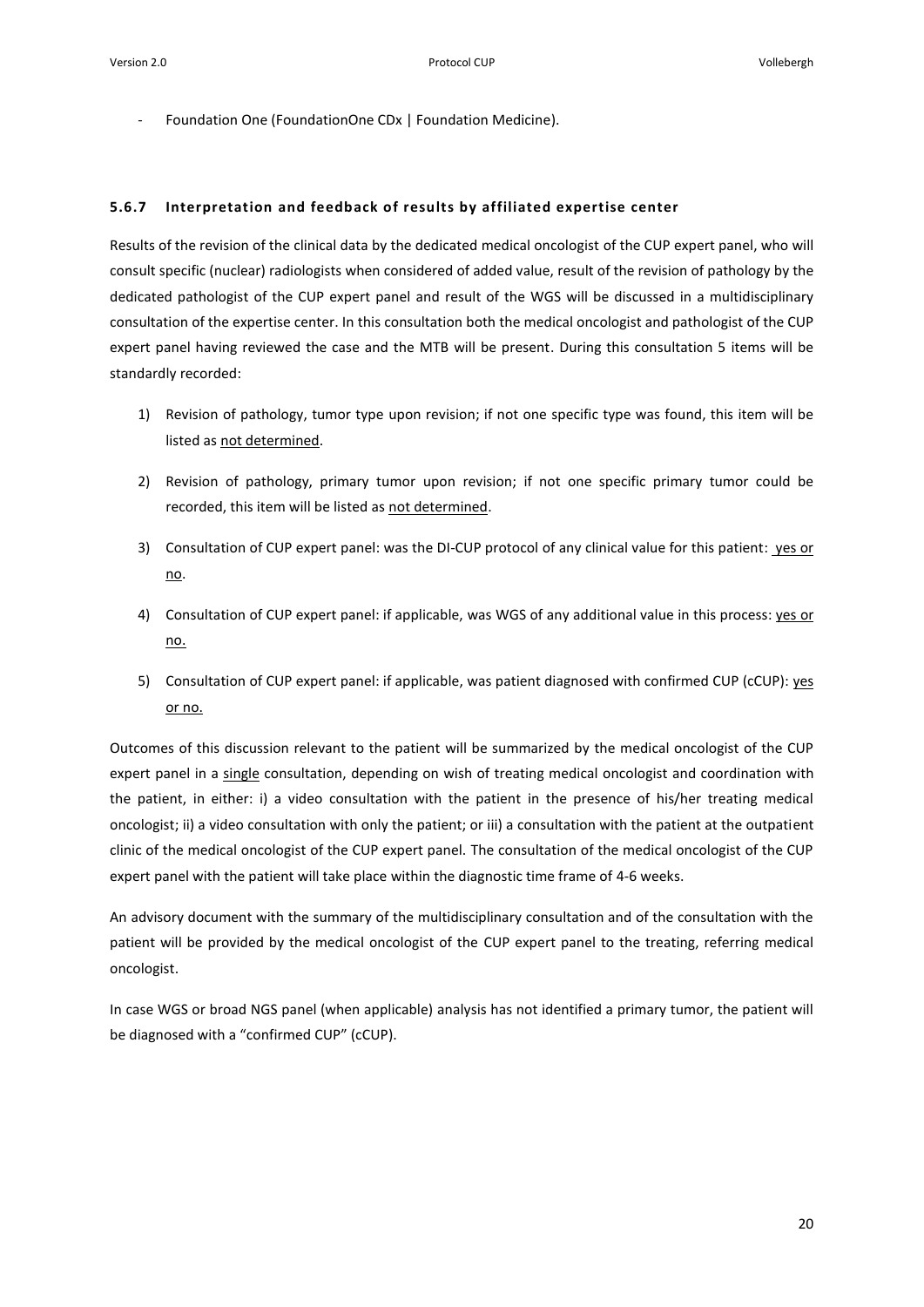

#### **Figure 2. Schematic flowchart study procedures in case of pCUP**

*Abbreviations: FF: fresh frozen; FFPE: formalin-fixed paraffin embedded; pCUP: provisional CUP; WGS: whole genome sequencing; MDO: multidisciplinary consultation (overleg). \* Digitally: via dedicated email, website, etc: to be determined by each MTB individually; # In original participating center or referral to another participating center with facilities for sending out biopsies for WGS.*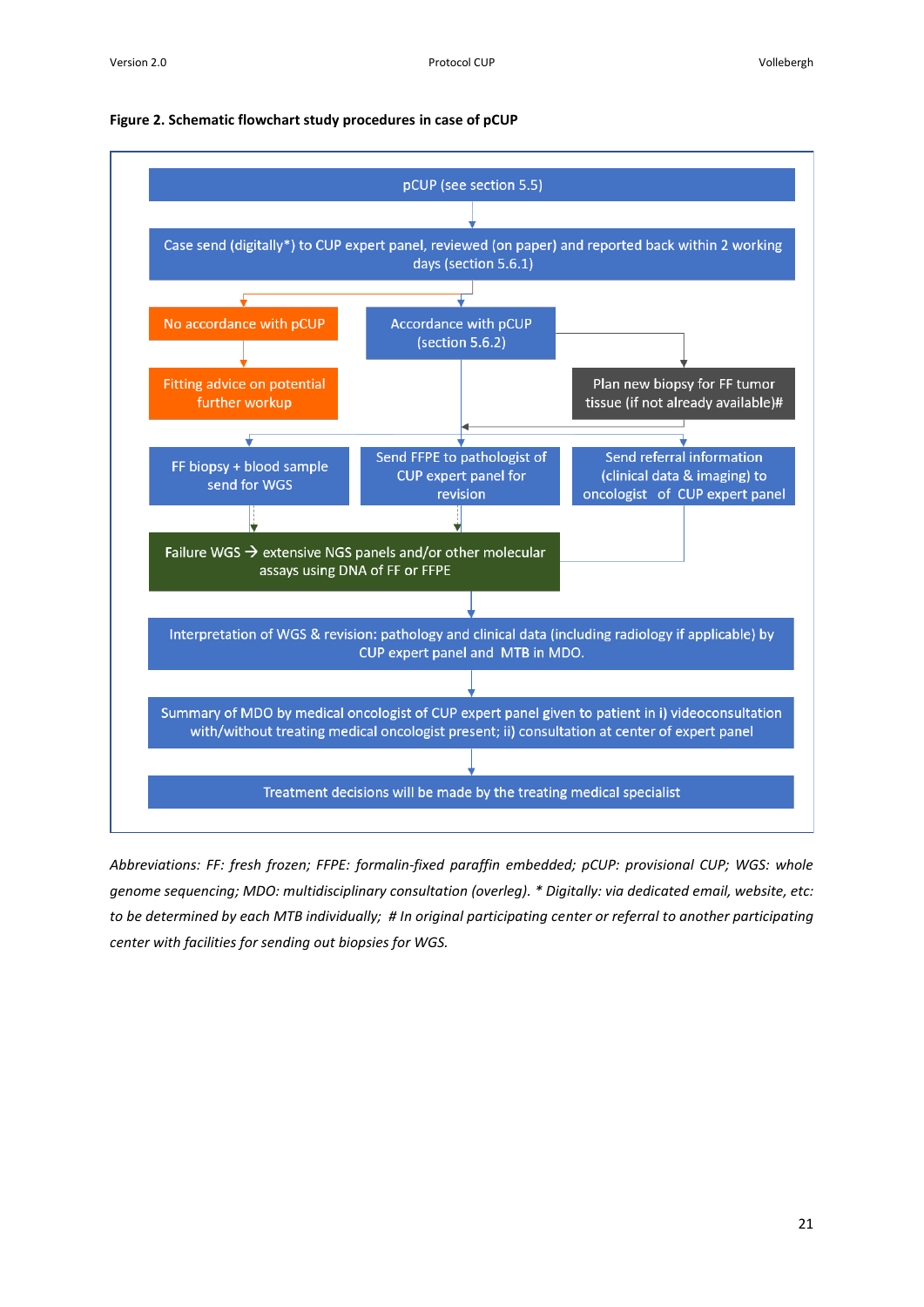## <span id="page-21-0"></span>**6 METHOD AND DATA REGISTRY**

#### <span id="page-21-1"></span>**6.1 Study Endpoint**

#### <span id="page-21-2"></span>**6.1.1 Primary endpoint**

Number of patients in whom a primary tumor was identified after following the protocol initially diagnosed with pCUP.

#### <span id="page-21-3"></span>**6.1.2 Secondary endpoint**

- − A diagnostic process within 6 weeks in 75% of the patients with suspected CUP; and to compare the average time of diagnostic process to historical control, available from NKR database (2016-2019)
- − Number of patients with pCUP or cCUP who could potentially be treated with (targeted) therapy based on the outcomes of broad molecular testing including WGS
- − Number of patients with pCUP or cCUP who were treated with (targeted) therapy based on the outcomes of WGS
- − Number of filled in questionnaires sufficient for performing PROM research
- − Database of all (coded) data obtained using this protocol
- − Database of liquid biopsies for potential biomarker analyses

## <span id="page-21-4"></span>**6.2 Data registry – Registration of patients**

A Patient Information Folder (PIF) and Informed Consent will be used to inform patients and ask their consent for analyzing and collecting data on their clinicopathological results, genomic results and separately on i) collecting an additional blood sample; ii) filling out QoL questionnaires; and iii) storing their data (clinical and genomics) in a database for future research purposes, which is made accessible for research purposes using an access-controlled procedure (see Chapter 11).

Informed consent will be asked as soon as CUP is suspected (at least after (PET)CT-scan, see above Chapter 5) but can also be asked later on in the diagnostic process. After the patient has signed informed consent:

- The treating medical oncologist or person delegated by the investigator registers the patient by completing the Registration Form (see Appendix III) and emailing this to the Netherlands Comprehensive Cancer Organisation (IKNL) trial office.
- − IKNL will allocate an unique patient number to this particular patient, which will serve as the unique DI-CUP study number. This number will be the non-convertible link between the clinicopathological database (collected by IKNL) including informed consent details and the databases of molecular assays including WGS.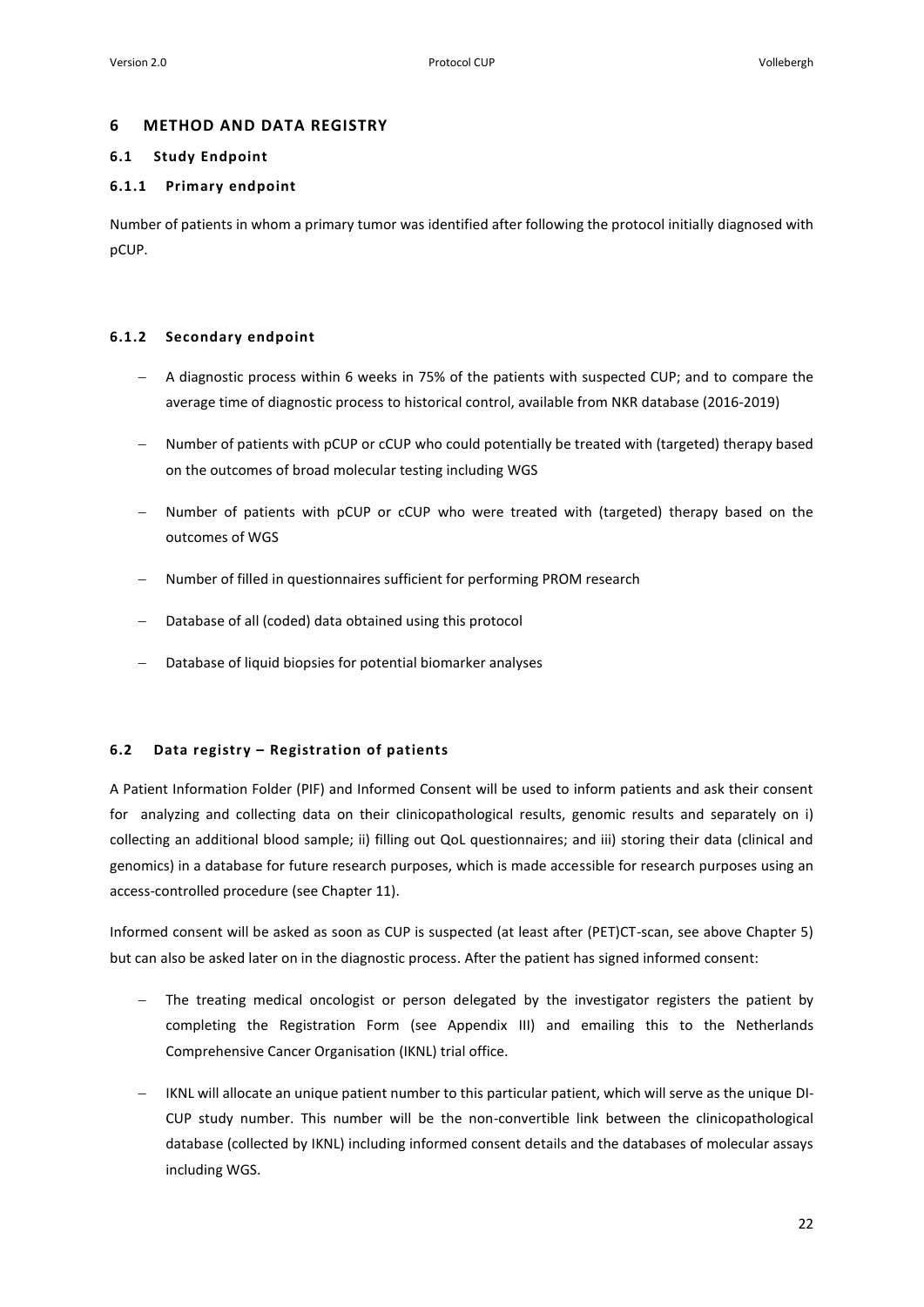- This unique DI-CUP study number of the patient will be communicated back by the IKNL to the registering physician or person dedicated by the investigator, who will record this in the local electronic health record system.
- − If consent was given the extra Cellsave blood sample will be send to NKI-biobank with a label with this unique DI-CUP study number.
- − In case WGS will be performed:
	- o Patient is part of a center **with** storage capacity and logistics for sending FF tissue: the unique DI-CUP study number of the patient will be added to the pathology application for WGS as well as a note that the patient participates in this study. If WGS is performed by a third party, the pathologist/KMBP will 1) add the unique DI-CUP study number as well as a note that the patient participates in this study and 2) include the name of the center of the CUP expert panel where WGS indication was set.
	- o Patient is part of a center **without** storage capacity and logistics for sending FF tissue: this unique CI-DUP study number and a statement that patient participates in the DI-CUP study will be added to the referral letter to the center with facilities for WGS or WGS logistics. Preferably, this unique DI-CUP study number will also be communicated between sending and receiving pathology departments (in case revision of FFPE tissue will take place).
- − All raw and analyzed genomic data will be stored under this unique DI-CUP study number by the party performing WGS. This data will be fully shared in a structured manner between the party responsible for WGS and this study team.
- − In case of failure of WGS and additional molecular assays were performed (i.e. broad NGS panels), this data will be collected in a separate database by the performing party under this unique DI-CUP study number. All raw and analyzed molecular data will be fully shared in a structured manner between the party responsible for these molecular assays and this study team.

## <span id="page-22-0"></span>**6.3 Data collection**

## <span id="page-22-1"></span>**6.3.1 Clinicopathological and genomic data**

Clinical data will be collected through the Netherlands Cancer Registry (NKR) by IKNL and pathological data will be added by linkage with the national pathology digital archive, PALGA ("Pathologisch-Anatomisch Landelijk Geautomatiseerd Archief"). Results of WGS or additional molecular assays will be collected by the party performing the analyses in a separate database using the unique DI-CUP study number . Two separate databases will be generated by the unique study number: i) clinicopathological data; ii) genomic data. Hence, databases can be linked in a pseudonymized fashion ensuring patient confidentiality and DNA sequencing data. All raw and analyzed genomic data will be fully shared in a structured manner between the party responsible for WGS and this study team. This is done in full compliance with the WGBO, WMO and GDPR and the local implementation thereof at the center sending the sample for WGS.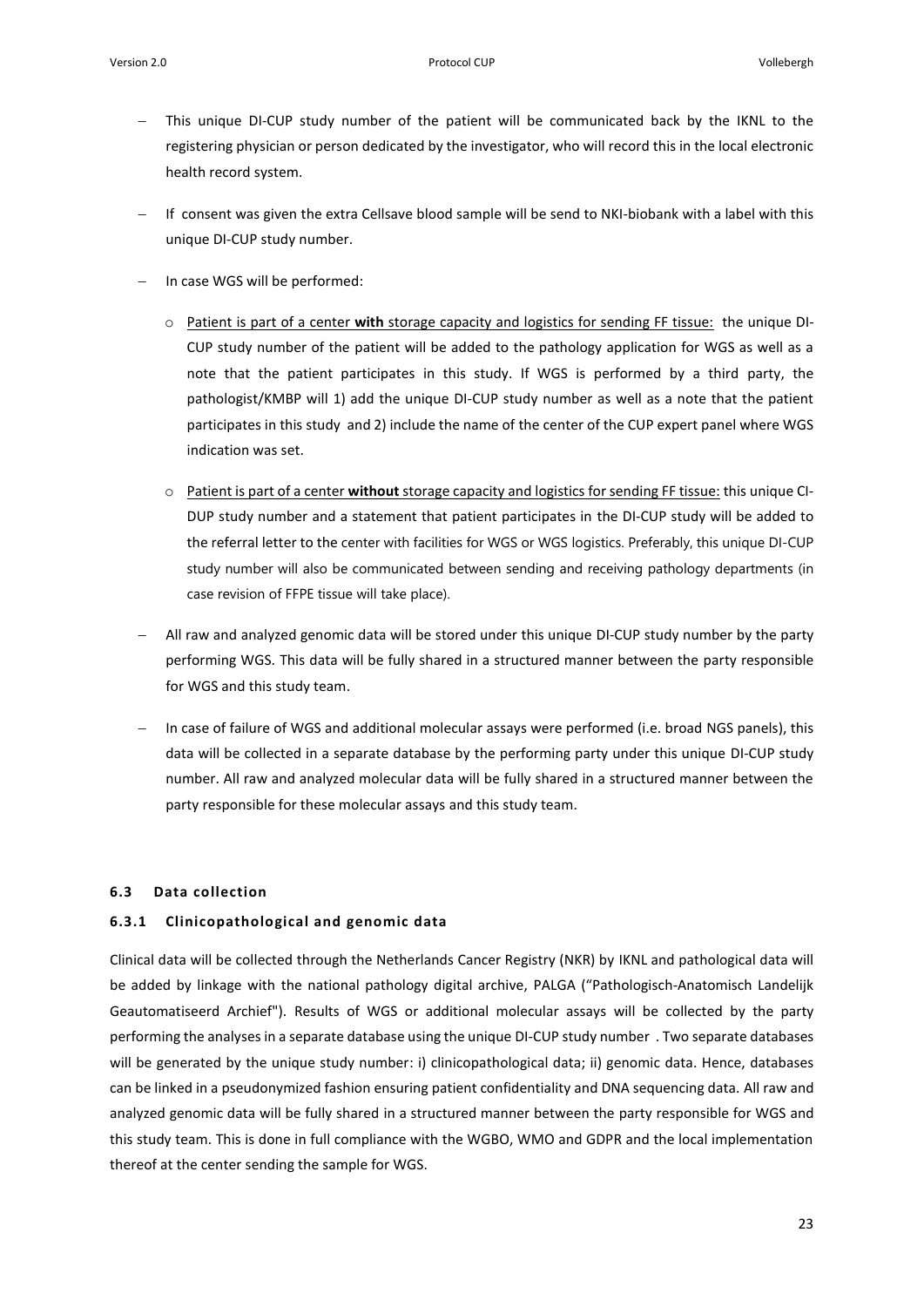Decoding the unique study number will only be performed to find patients who have opted for the possibility to be informed in case advanced insights on the interpretation of genomic data could have consequences for the patient or her/his family.

No identifiable data will be transmitted in any case other than in communication with the treating physicians and only in the patients interest thereby protecting patients' privacy at all times. In case of biological samples of patients, these will be stored with this unique DI-CUP study number. All data will be gathered in a secure, not to individual patients convertible, database.

#### <span id="page-23-0"></span>**6.3.2 Blood collection**

The data on additional biomarkers (aFP, b-HCG, CEA, CA19.9, PSA (men), CA15.3 (women), CA125 (women)) will be collected as part of routine clinical care. In case patient consented, additionally 3x10ml CellSave blood samples will be collected in combination with routine care. The CellSave blood samples will be send to NKIbiobank for storage for potential future biomarker analysis.

#### <span id="page-23-1"></span>**6.3.3 Questionnaires**

In case patients consented, standardized questionnaires will be collected to gather information about healthrelated quality of life. Validated and nationally and internationally accepted questionnaires will be used to ensure that comparison with other or future studies is possible. For measurement of Patient Reported Outcome Measures (PROMs) digital patient tracking system PROFILES (Patient Reported Outcomes Following Initial Long term treatment and Survivor Ship) will be used. Collaboration with the PROFILES group has several advantages including the opportunity to compare the PROMs of patients with CUP to those of large population based samples of cancer patients.

Patients will be asked to fill out questionnaires at 3 time-points in the protocol: 1) after signing ICF but before histological biopsy;2) after receiving the results of the regular pathological assessment; and 3) if applicable a after consultation about the WGS results. Those patients diagnosed as having a confirmed CUP will be invited to fill out a questionnaire 3-monthly for the following year. The questionnaires will be sent to the patients digitally. The process of completing the questionnaires will be coded and patients will be reminded to fill in the questionnaires by email or by letter.

#### <span id="page-23-2"></span>**6.4 Data reporting**

The report of WGS results will be sent to both the center submitting the tumor material and to the corresponding center of expertise of the CUP team. This report will be processed according to local guidelines and made accessible in the electronic health record system of that center, but will be preferably added to PALGA by the center of the CUP expert panel.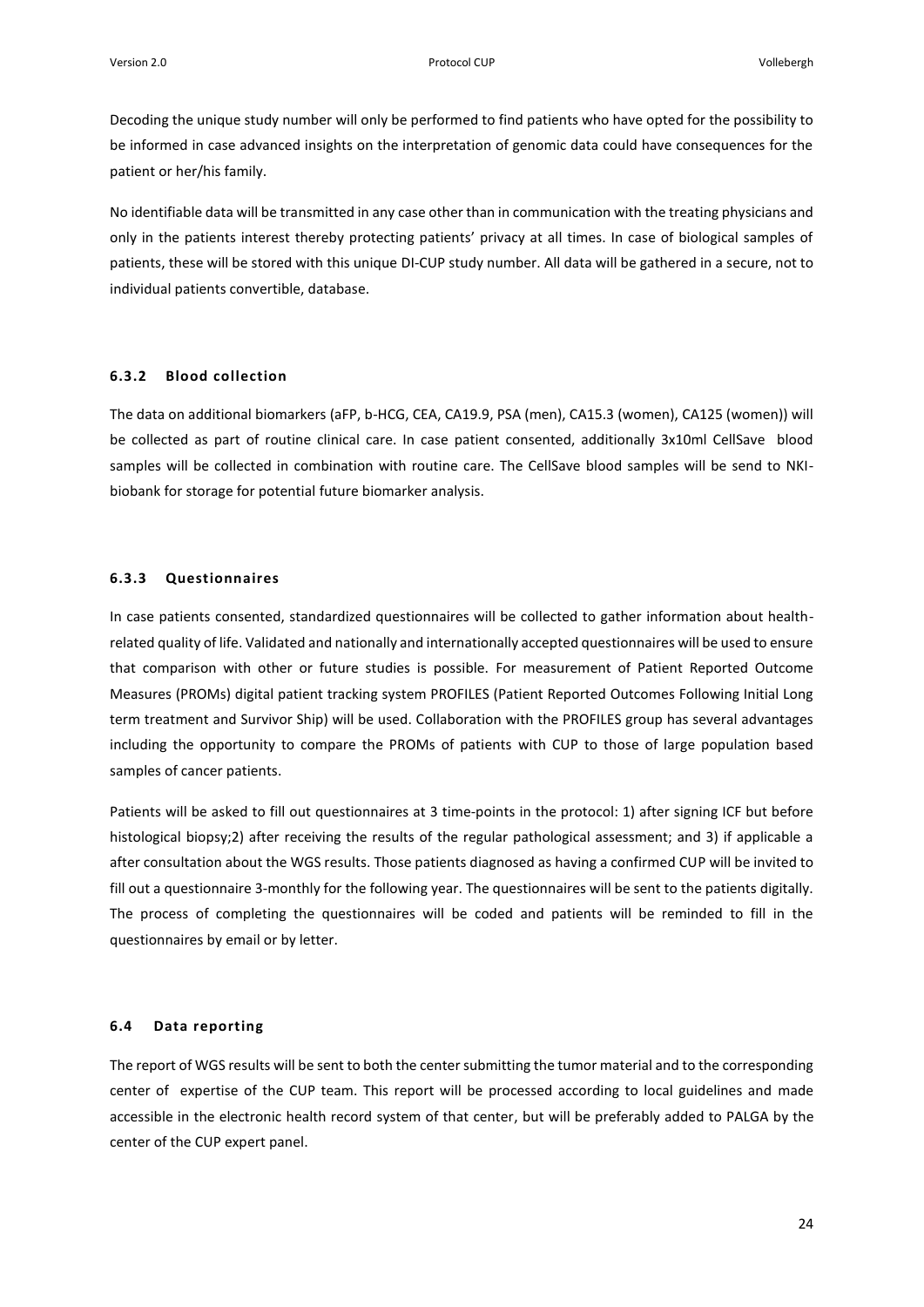In the patient information form unforeseen potential research purposes outside this protocol according to separate approval procedure outlined in chapter 11, will be explained.

#### <span id="page-24-0"></span>**6.5 Storage of samples**

If material has been send out to a third, nonacademic, party all leftover biomaterial (DNA, RNA, tissue and/or blood) leftover biomaterial will be send to center that has send the material or to the corresponding CUP expert panel of that center if in accordance with local agreement. Centers can store leftover biomaterial in the local biobank if so preferred by that center (for procedure of investigation with this material see Chapter 11).

#### <span id="page-24-1"></span>**6.6 Storage of questionnaires**

Questionnaires will be send digitally and will be stored automatically at the protected database of PROFIELsysteem (www.profileregistry.nl). All questionnaires are coded so that they cannot be linked to the patient. This data can be shared with other parties for future research purposes.

#### <span id="page-24-2"></span>**6.7 Follow up**

Follow up will be recorded by the NKR according to their regular procedures wherein treatment regimen, date of progression, potential switch of treatment and death will be noted. General procedure of response evaluation after 8-12 weeks depending on chosen regimen should be followed according to standard local practice.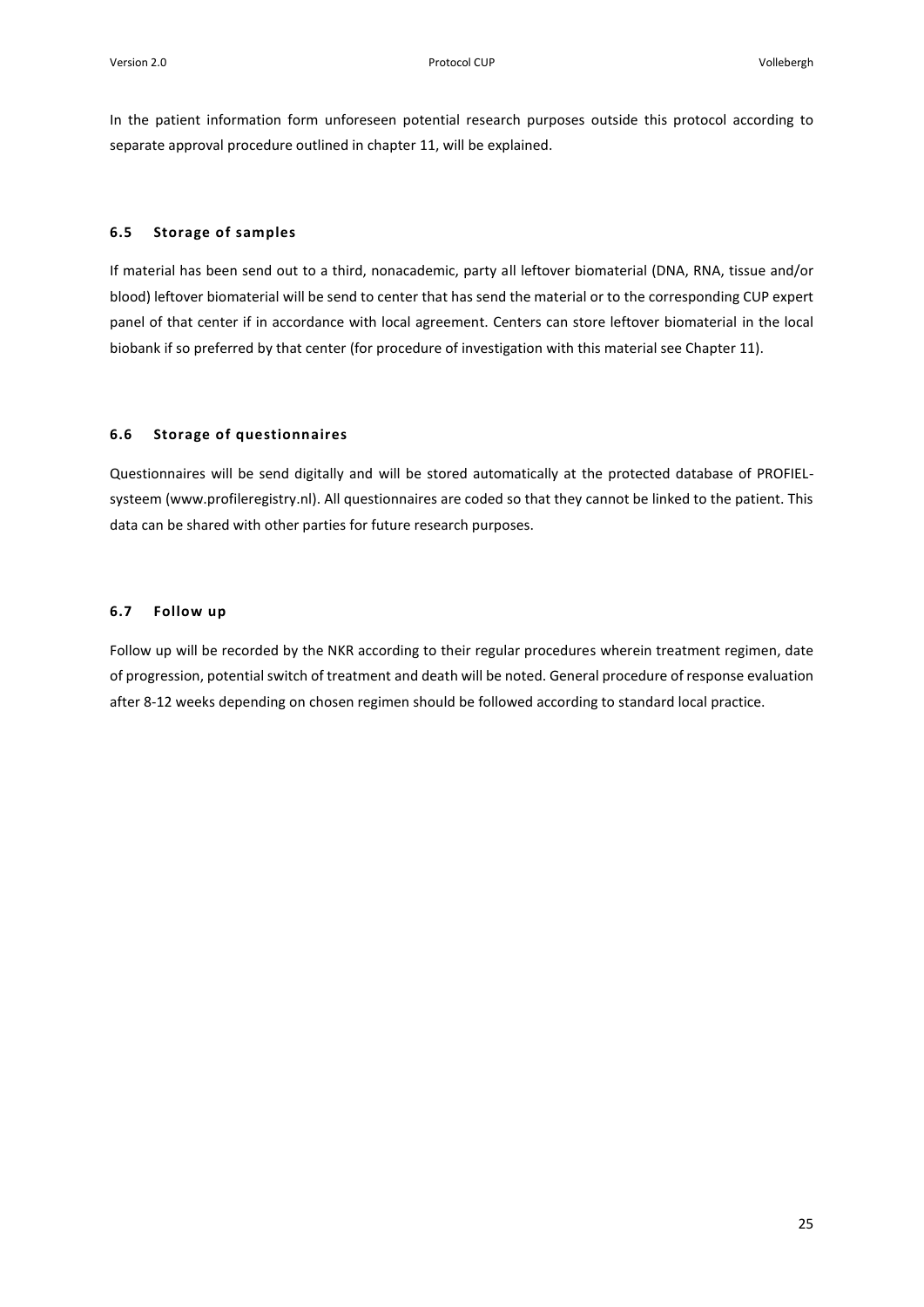# <span id="page-25-0"></span>**7 STATISTICAL CONSIDERATIONS**

This protocol is developed to prospectively collect as complete as possible clinicopathological information on patients with CUP and to monitor the outcome of the introduction of a new diagnostic entity (WGS and broad NGS panels). WGS is already approved by the Dutch Healthcare Authority under specific circumstances. Therefore, no sample size calculation is needed.

If during this protocol decisions regarding reimbursement of certain diagnostic procedures for patients with CUP need to be made, specific sample size calculation can potentially be added with data collected in the earlier phase of the protocol.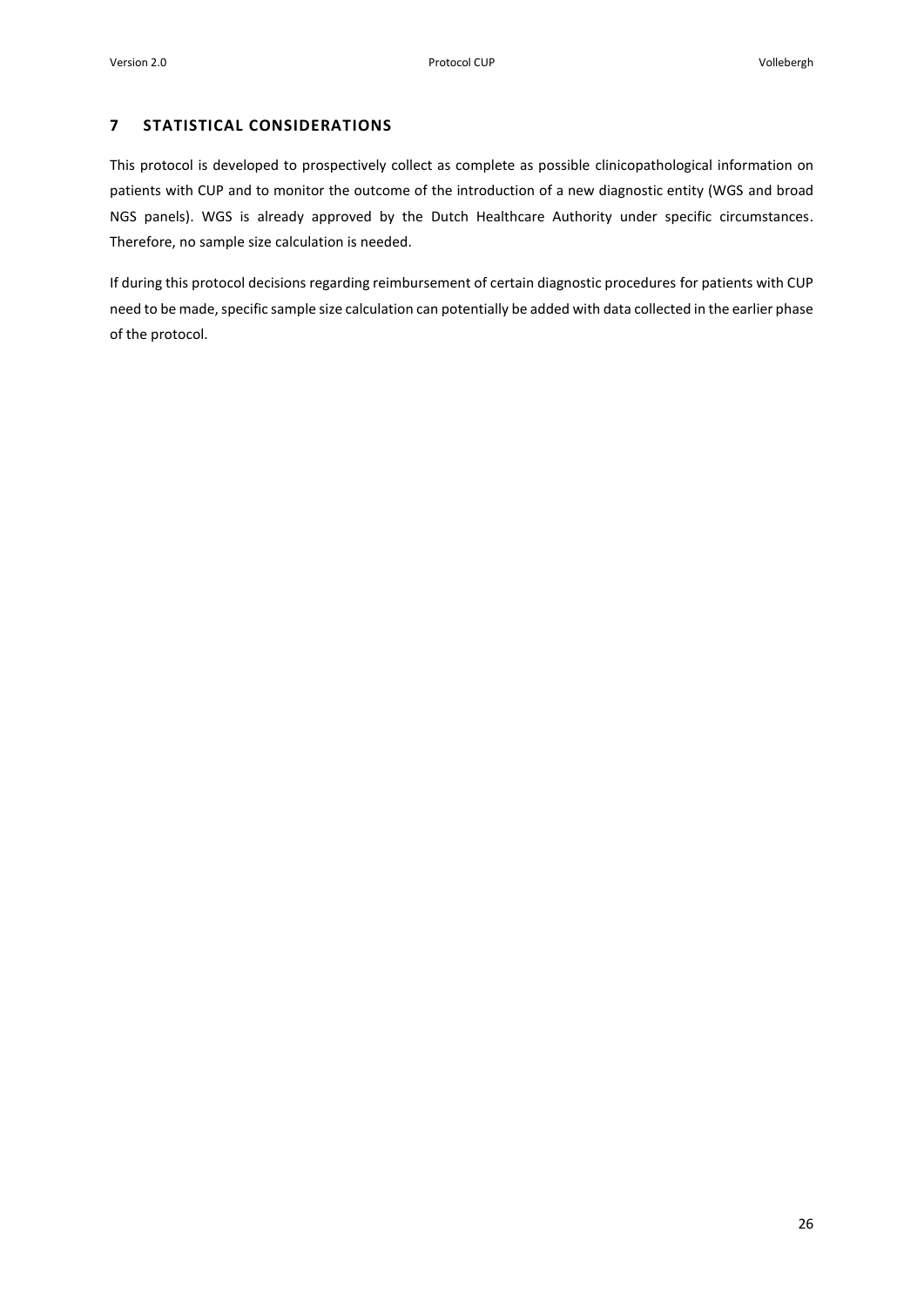## <span id="page-26-0"></span>**8 SAFETY REPORTING**

Tumor material from a metastatic lesion will be obtained from patients as a standard routine of care diagnostic procedure. Whenever possible multiple biopsies will be taken within the same procedure of which one will be stored fresh frozen to ensure the least burden for the patient. Since WGS has been approved under specific circumstances by the Dutch Healthcare Authority for reimbursement, an extra biopsy for this diagnostic test should be considered part of the standard of care.

The risk of the blood draws for biomarker analysis is negligible.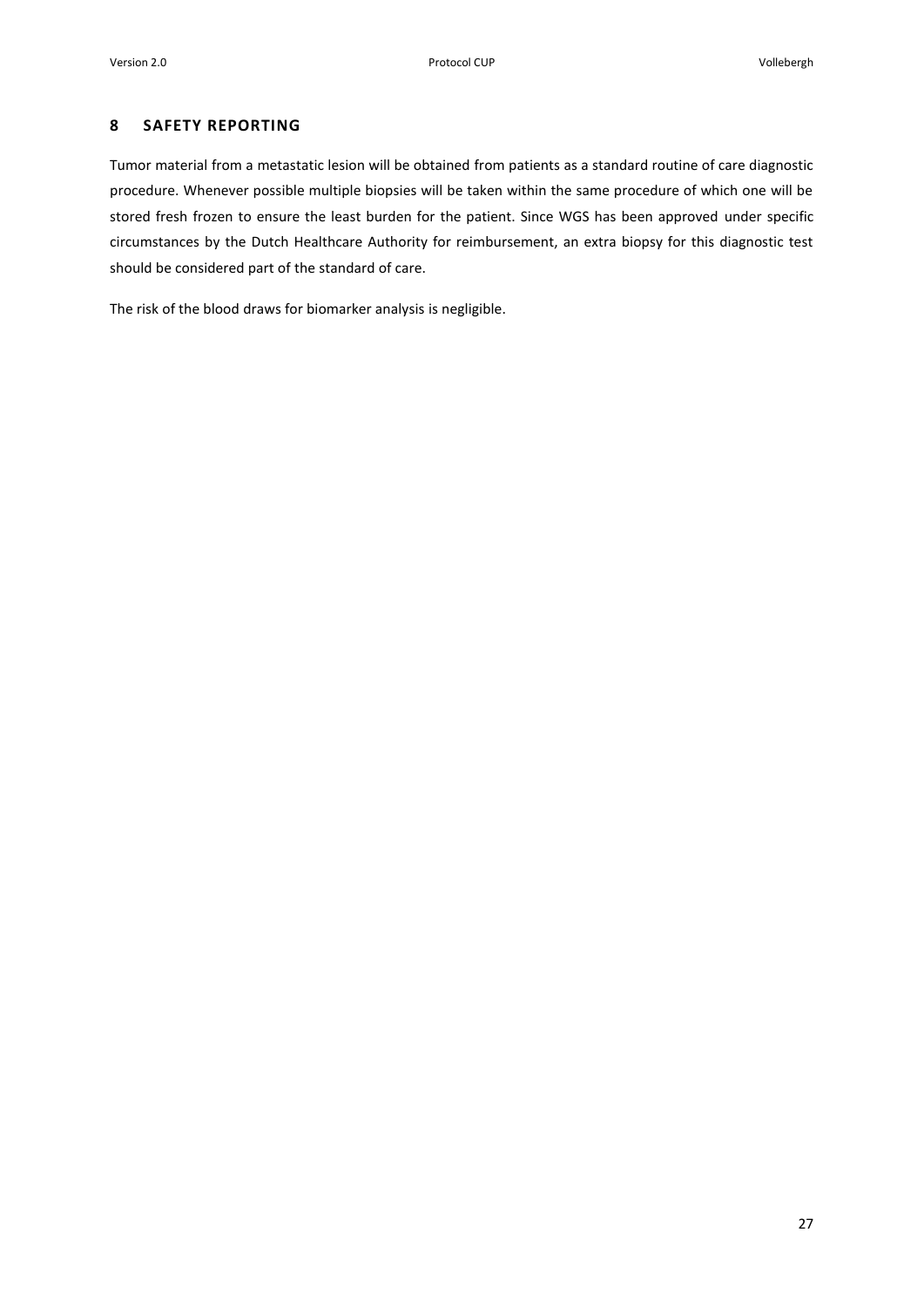#### <span id="page-27-0"></span>**9 ETHICAL CONSIDERATIONS**

#### <span id="page-27-1"></span>**9.1 Regulation statement**

The data registry part of this protocol is to be conducted according to the international standards of Good Clinical Practice, in full conformance with the "Declaration of Helsinki" (latest amendment), the Dutch laws and regulations and with the W.M.O. ("Wet Medisch-wetenschappelijk Onderzoek met mensen") in particular. Institutional research policies and procedures will also be followed. Review of the protocol and consent form by the accredited IRB will be obtained and documentation of IRB approval and the approved consent form will be provided to each site participating in the data registry part of this protocol. Each participating site will obtain local approval from their respective Board of Directors prior to enrollment of patients.

#### <span id="page-27-2"></span>**9.2 Recruitment and consent**

All patients will be informed in the out-patient clinic of participating centers. Before patients agree to participation in the data registry part of this protocol, they will be provided with written information (Patient Information Sheet). It is the responsibility of the investigator, or a person designated by the investigator, to obtain written informed consent from each subject participating in this study, after adequate explanation of the aims, methods, anticipated benefits and potential hazards of the study. Once the essential information has been provided to the patient and the investigator is satisfied with the candidate's understanding of the implication of participating in this study, the subject will be asked to give consent by signing and dating the informed consent form in the presence of the (sub)investigator. The informed consent must be obtained before initiation of any study (registry) specific procedures. Patients have the right to withdraw from the study at any time, without giving an explanation and without prejudice to their subsequent care. The Informed Consent Form as well as the Patient Information Sheet must be prospectively approved by the Independent Ethics Committee/Institutional Review Board (IEC/IRB) and must be in compliance with Good Clinical Practice, local regulatory requirements and legal requirements. The investigator will retain the original of each subject's signed Informed Consent Form.

Separate consent will be obtained for optional procedures which are: i) collecting an additional blood sample; ii) filling out QoL questionnaires; iii) future use of stored tumor tissue for future research at the local pathology departments; iv) inclusion of genomic results in a database for future research purposes, which is made accessible for research purposes using an access-controlled procedure. At the Informed Consent Form the patient can mark her/his choice whether to consent to these for options or not. Finally, patients will be asked whether they want to be informed on coincidental findings discovered during the analysis of the whole genome gene expression data that could have implications for the patient or her relatives. At the informed consent form the patient can mark her/his choice whether to consent to these separate issues (see appendix X).

#### <span id="page-27-3"></span>**9.3 In case of no consent**

If patients do not want to participate in this study, no consent has been given, the same diagnostic workup and structure for WGS if applicable, can be followed. Referral information should clearly state that patient is not enrolled and hence no patient-number is available.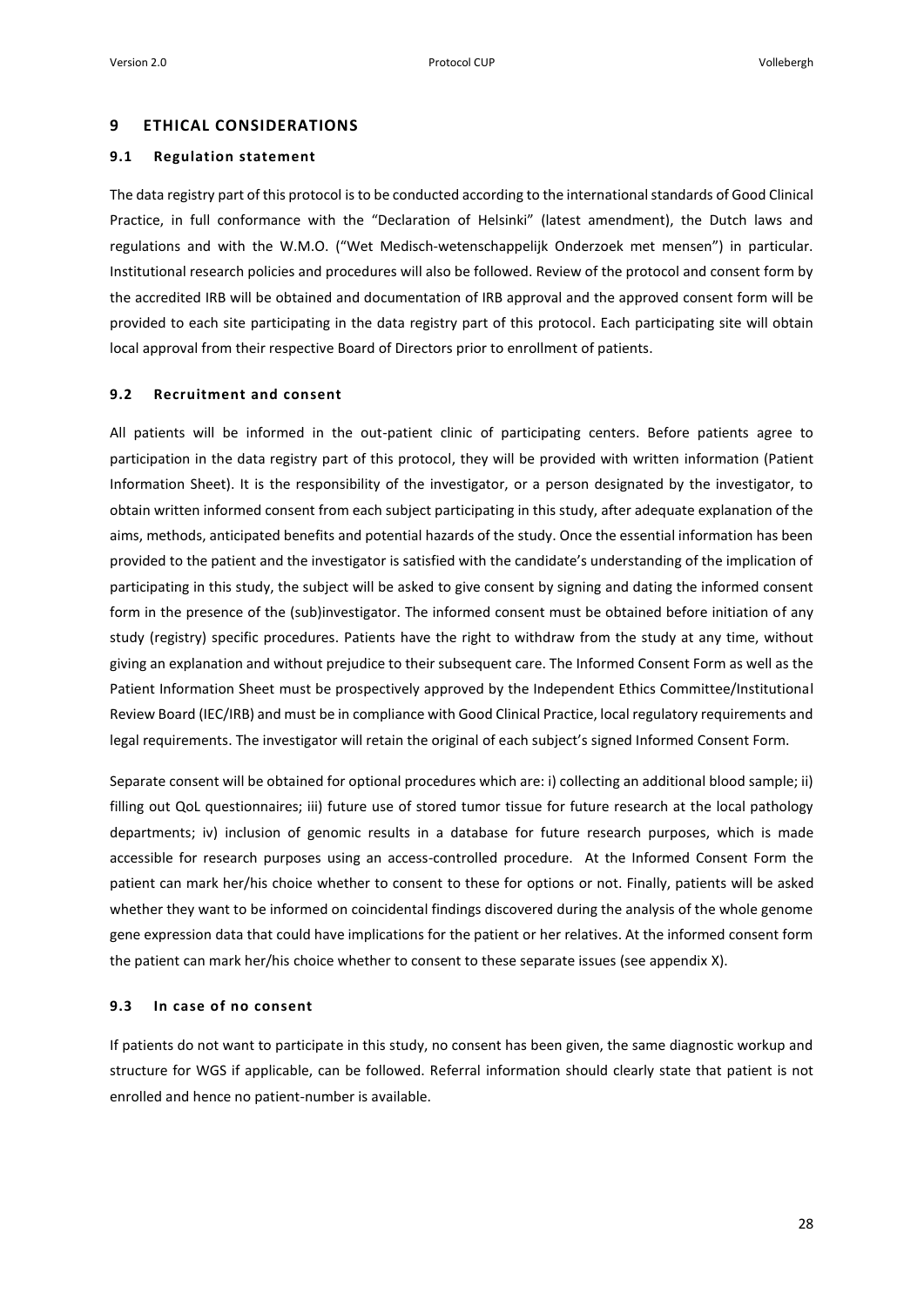#### <span id="page-28-0"></span>**9.4 Benefits and risk assessment**

Regarding the risk assessment and safety see above (part 8). Regarding risk assessment and the potential findings of actionable hereditary (germline) aberrations: patients will be explained of the risk of such findings in the patient information sheet and will be given the choice to be informed of said findings or not. This can lead to information about hereditary predisposition to cancer, which may also have consequences for patient's family members. In such case patients will be referred to the clinical geneticist for further counseling. Non-actionable germline variations will be automatically subtracted from the somatic mutations in the bioinformatics pipeline and will not be seen by the investigators and will not be reported.

Results from WGS can potentially lead to the identification of the primary tumor and thereby provide (regular) treatment options. Furthermore, WGS could potentially identify actionable DNA variants and thereby provide anticancer therapy options that target these specific alterations outside or in the context of a clinical trial. Lastly, the identification of a hereditary germline mutation and thereby initiating active surveillance could be seen as beneficial for the health of the patient's family by preventing related disease to occur.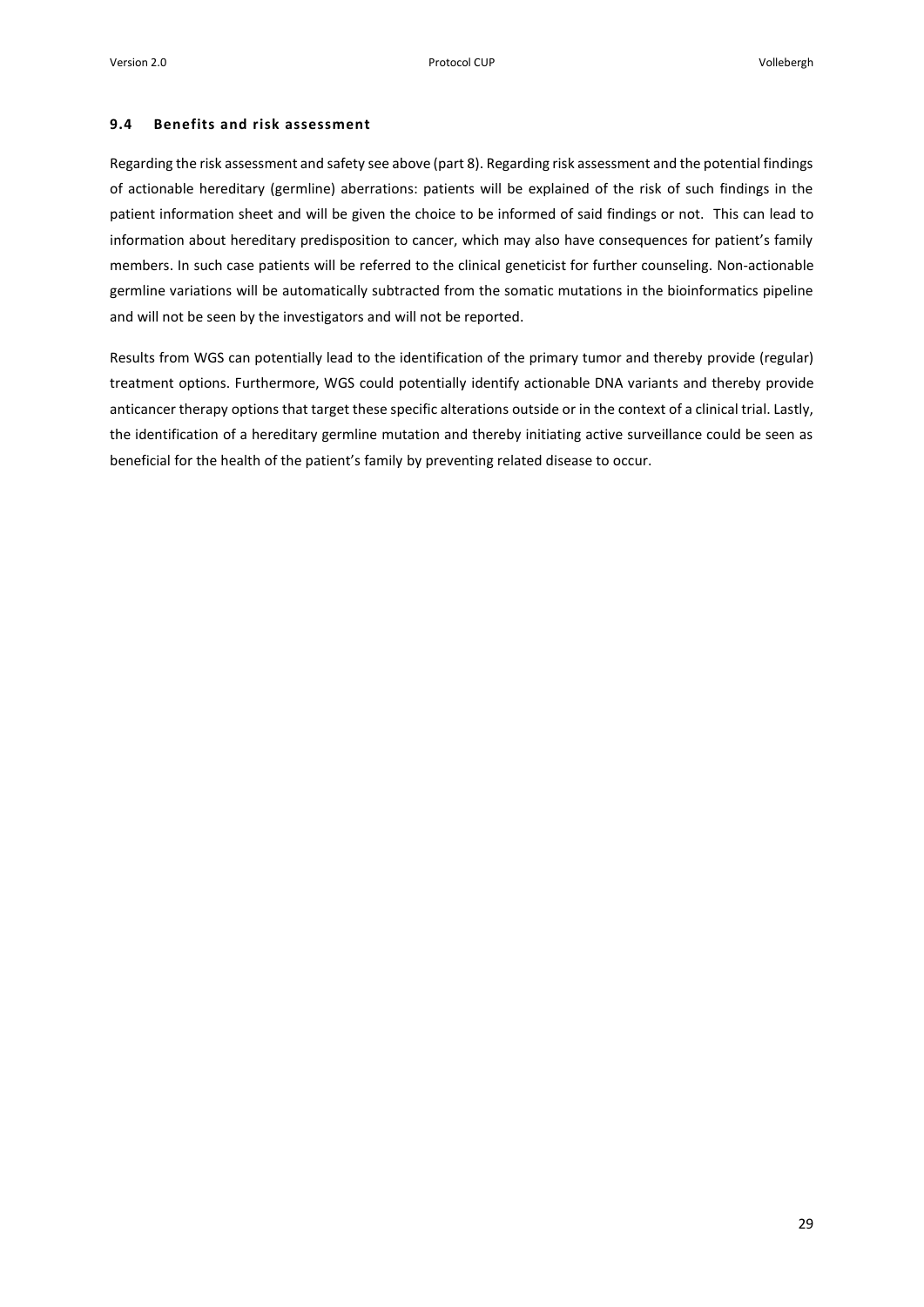## <span id="page-29-0"></span>**10 ADMINISTRATIVE ASPECTS, MONITORING AND PUBLICATION**

#### <span id="page-29-1"></span>**10.1 Monitoring and quality assurance**

We qualify the risk of this study as 'negligible' (small chance of moderate damage). According to this negligible risk a 'minimally intensive monitoring' is advised (according to guideline NFU (Dutch Federation of University Medical Centers) and adapted guideline by the UMC Utrecht), which will be performed by a clinical research associate (CRA; monitor).

#### <span id="page-29-2"></span>**10.2 Handling and storage of data and documents**

All raw and analyzed genomic data will be fully shared in a structured manner between the party responsible for WGS and this study team. This is done in full compliance with the WGBO, WMO and GDPR and the local implementation thereof at the center sending the sample for WGS. All data will be coded in a pseudoanonymized manner by using a unique patient identification code. External researchers will not be able to trace back to the individual patient. The patient will be informed of this via the patient information form.

#### <span id="page-29-3"></span>**10.3 Amendments**

This protocol aims to collect data on patients with CUP by offering a predefined diagnostic structure. However, since this predefined diagnostic structure has been devised to be able to implementable in every Dutch hospital and not based on previous studies, this protocol should not be considered fixed but to be dynamic. Hence, parts of the protocol might be subject to change if during the study results show that one of the procedures is for example not of added value or performed at suboptimal place in work-up. In this case or for other reasons an amendment could be made.

A 'substantial amendment' is defined as an amendment to the terms of the IRB application, or to the protocol or any other supporting documentation, that is likely to affect to a significant degree:

- − the safety or physical or mental integrity of the subjects of the study;
- − the scientific value of the study;
- − the conduct or management of the study; or
- − the quality or safety of any intervention used in the study.

All substantial amendments will be notified to the IRB and to the competent authority. Non-substantial amendments will not be notified to the accredited IRB and the competent authority, but will be recorded and filed by the principal investigator.

## <span id="page-29-4"></span>**10.4 Annual progress report**

If requested, the investigator will submit a summary of the progress of the trial to the accredited IRB once a year. Information will be provided on the date of inclusion of the first subject, numbers of subjects included, other problems, and amendments.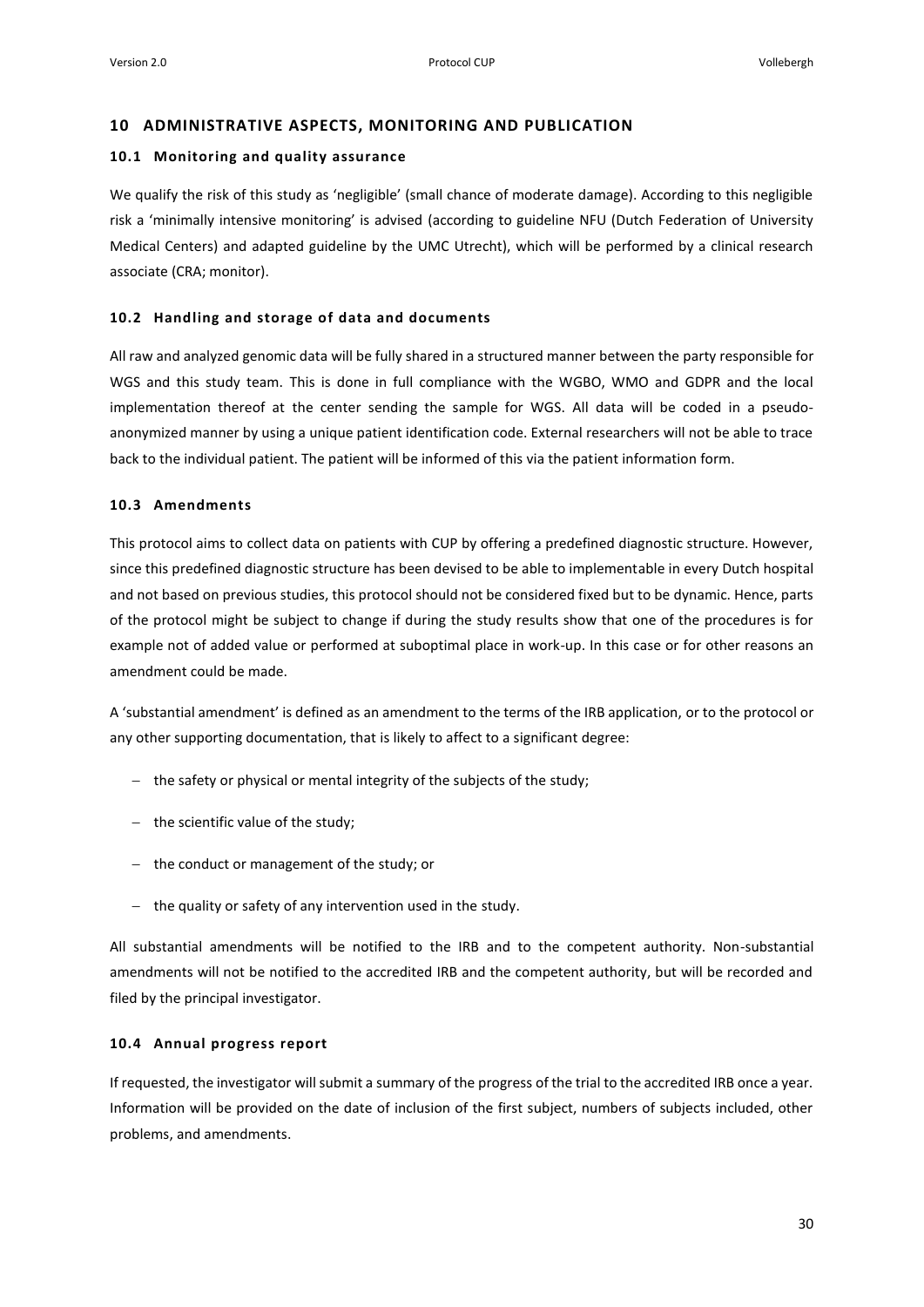#### <span id="page-30-0"></span>**10.5 Publication policy**

The publication guidelines of the Dutch CCMO (Central Committee for Research in Humans, www.ccmo.nl) will be followed exactly. In adherence with these guidelines, results will be disclosed, and submitted to peerreviewed scientific journals. Publications and oral presentations of any results from the study shall be in accordance with accepted scientific practice, academic standards and customs. The principal investigators and the steering committee need to give written consent before the whole or any part of the results of the study carried out under this protocol will be published or passed on to any third party.

The principle investigators decide after advice from the steering committee when study results will be published, who will be authors, and in which order. Authorship will include at least the principal investigators, the steering committee and any other person that made a significant contribution (as decided by the steering committee). General publication policy:

- Results on objectives: When results on one of the objectives of this protocol will be offered to a peer reviewed journal for publication. Collaborating centers who have enrolled ≥5% of patients included in the publication will be invited to propose one author; >10% will be invited to propose two authors. Collaborating centers who have enrolled < 5% of patients included in the publication will be mentioned in the acknowledgements. If the publication policy of the journal does not allow above-mentioned list of authors, the list of authors will be finished by mentioning "on behalf of the DI-CUP study team". In case above-mentioned rule does not fit the publication requirements authorship will be decided on by the principal investigators and steering committee.
- Other study results: during or after the trial, new research questions (that were not contained within the study's objectives) may arise. All participating parties and site members could apply for such a research project. A separate procedure for approval will be followed (see part 11). Once approved, the applicant will prepare the manuscripts together with a statistician, a molecular biologist and at least two other members of the protocol (principal investigators and/or steering committee) and those investigators (one per center) that contributed substantially to the project. First author will be the person who writes the paper. The other investigators will be co-authors. All other participating centres/physicians will be acknowledged.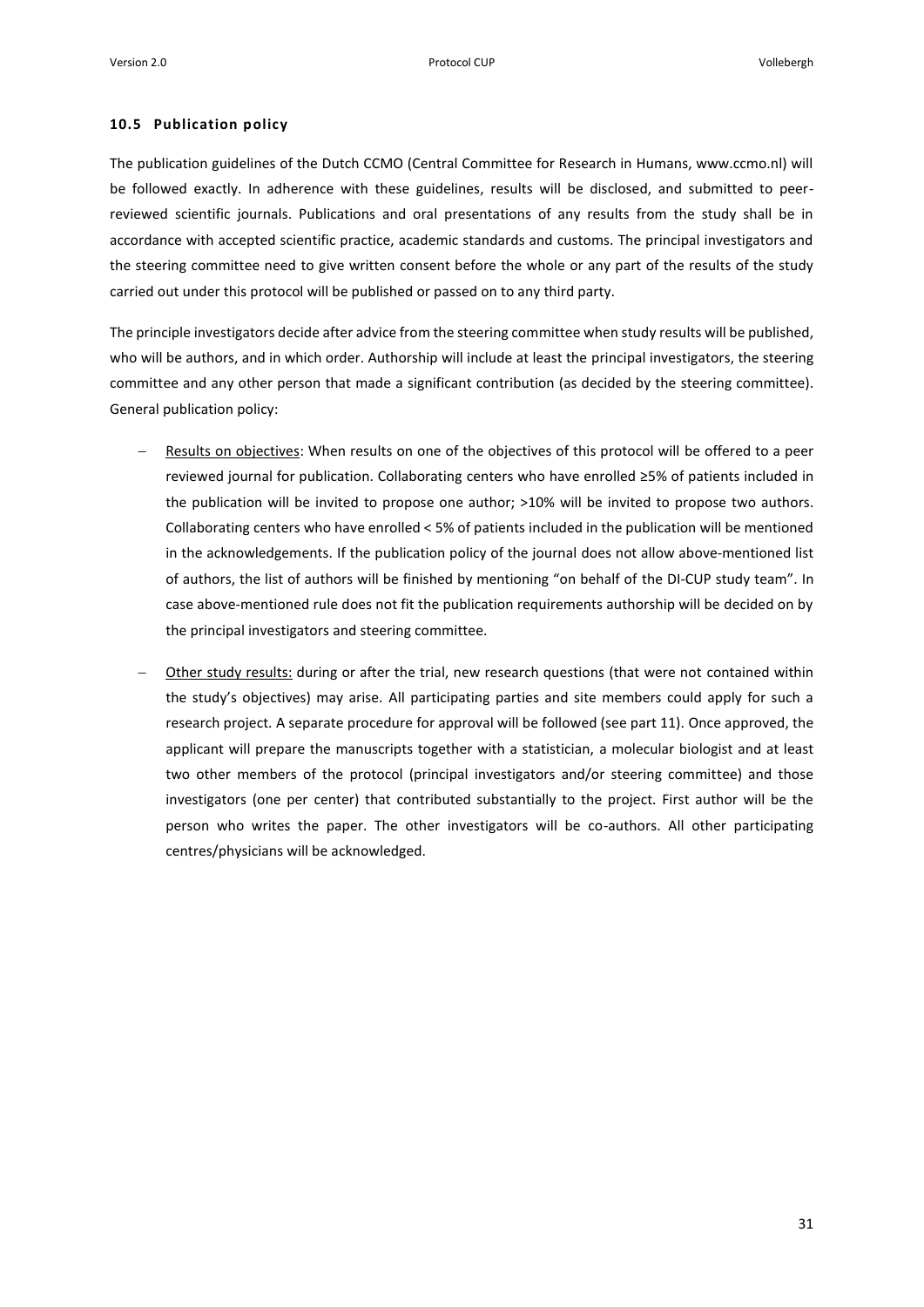## <span id="page-31-0"></span>**11 USE OF MATERIAL OF PROTOCOL FOR SPECIFIC RESEARCH QUESTIONS**

All data is accessible for research purposes using an access-controlled procedure in which scientific, legal (fit within informed consent context) and ethical aspects of data requests are assessed by an independent scientific and data access board.

The material collected as part of this protocol will not be used beyond the scope of this protocol. In case of a new research purpose, an appropriate application has to be submitted to at least two members of the steering committee or principal investigators. Since this project is a collaboration with IKNL, all data requests for research purposes will be judged by the steering committee of the DI-CUP study and by the NCR Board of Control (Commissie van Toezicht). The coordinating investigator of the DI-CUP study is responsible for gathering the reviews of both committee and board and will report the result to the applicant. In case of a positive decision, an agreement is made with the applicant including detailed information on which data will be exchanged as restrictions on handling these data.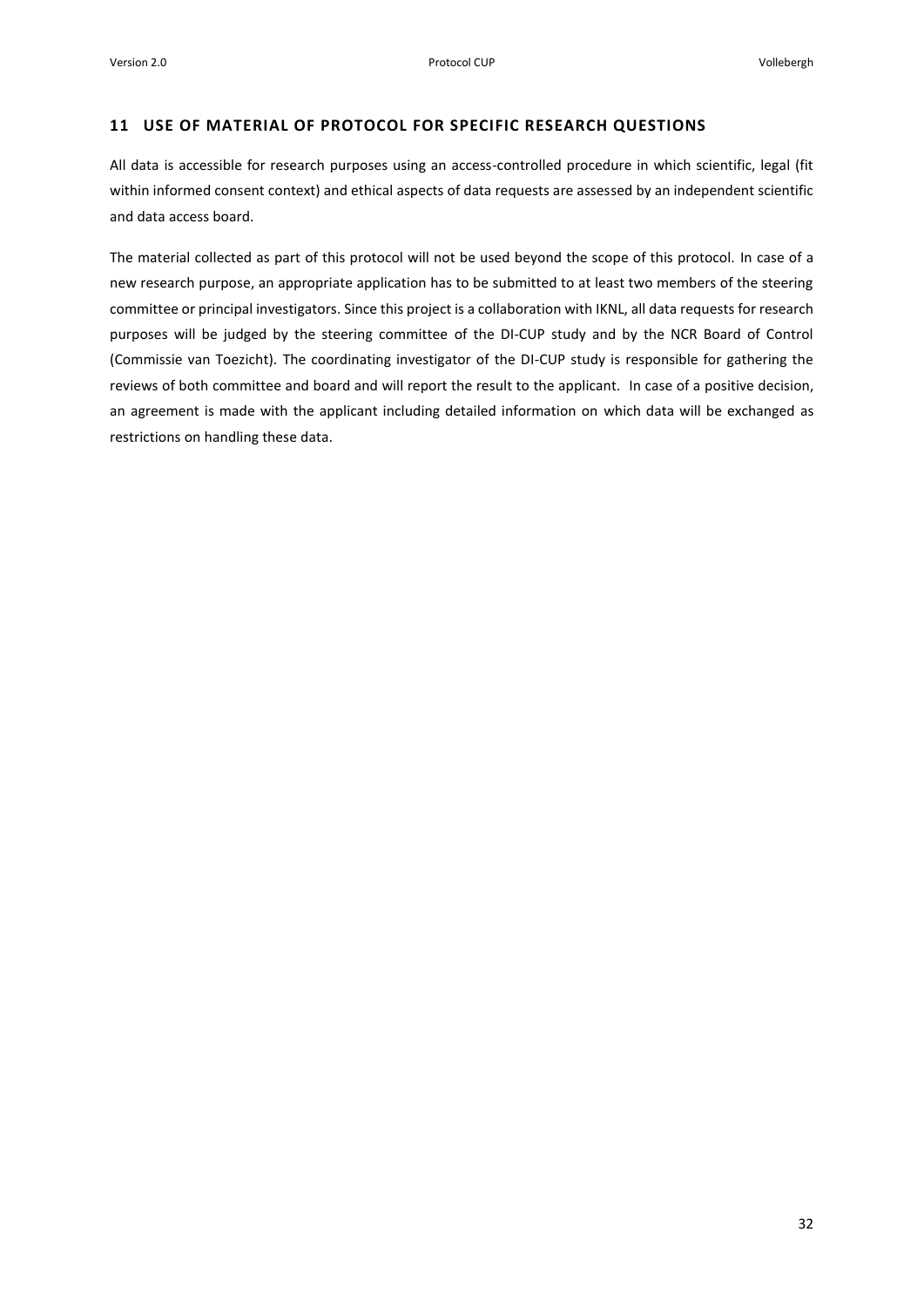## <span id="page-32-0"></span>**12 REFERENCES**

- 1 Meijer LdP, R; van der Zwan J.M.; Loef, C. Primaire tumor onbekend. wanneer de bron van de uitzaaiingen niet gevonden kan worden. Rapport IKNL 2020.
- 2 Riihimaki M, Hemminki A, Sundquist K et al. Time trends in survival from cancer of unknown primary: small steps forward. Eur J Cancer 2013; 49 (10): 2403-2410.
- 3 Schroten-Loef C, Verhoeven RHA, de Hingh I et al. Unknown primary carcinoma in the Netherlands: decrease in incidence and survival times remain poor between 2000 and 2012. Eur J Cancer 2018; 101: 77- 86.
- 4 Meijer L, Verhoeven RHA, de Hingh I et al. Extensive diagnostic work-up for patients with carcinoma of unknown primary. Clin Exp Metastasis 2021; 38 (2): 231-238.
- 5 *[https://richtlijnendatabase.nl/richtlijn/primaire\\_tumor\\_onbekend/primaire\\_tumor\\_onbekend\\_-](https://richtlijnendatabase.nl/richtlijn/primaire_tumor_onbekend/primaire_tumor_onbekend_-_startpagina.html) [\\_startpagina.html.](https://richtlijnendatabase.nl/richtlijn/primaire_tumor_onbekend/primaire_tumor_onbekend_-_startpagina.html)* 2012.
- 6 Ettinger DS, Handorf CR, Agulnik M et al. Occult primary, version 3.2014. J Natl Compr Canc Netw 2014; 12 (7): 969-974.
- 7 Fizazi K, Greco FA, Pavlidis N et al. Cancers of unknown primary site: ESMO Clinical Practice Guidelines for diagnosis, treatment and follow-up. Ann Oncol 2015; 26 Suppl 5: v133-138.
- 8 Lee MS, Sanoff HK. Cancer of unknown primary. BMJ 2020; 371: m4050.
- 9 Hainsworth JD, Rubin MS, Spigel DR et al. Molecular gene expression profiling to predict the tissue of origin and direct site-specific therapy in patients with carcinoma of unknown primary site: a prospective trial of the Sarah Cannon research institute. J Clin Oncol 2013; 31 (2): 217-223.
- 10 Thomas SP, Jacobson LE, Victorio AR et al. Multi-Institutional, Prospective Clinical Utility Study Evaluating the Impact of the 92-Gene Assay (CancerTYPE ID) on Final Diagnosis and Treatment Planning in Patients With Metastatic Cancer With an Unknown or Unclear Diagnosis. JCO Precision Oncology 2018 (2): 1-12.
- 11 K. Fizazi AM, N. Penel, G. Baciarello, D. Allouache, G. Daugaard, A. Van de Wouw, G. Soler, E. Vauleon, L. Chaigneau, R. Janssen, F. Losa Gaspa, R. Morales Barrera, C. Balana, D. Tosi, B. Chauffert, C.A. Schnabel, G. Martineau, S. Culine, I. Borget,. LBA15 PR - A phase III trial of empiric chemotherapy with cisplatin and gemcitabine or systemic treatment tailored by molecular gene expression analysis in patients with carcinomas of an unknown primary (CUP) site (GEFCAPI 04). Ann Oncol 2019; 30: v851.
- 12 Flaherty KT, Gray R, Chen A et al. The Molecular Analysis for Therapy Choice (NCI-MATCH) Trial: Lessons for Genomic Trial Design. J Natl Cancer Inst 2020; 112 (10): 1021-1029.
- 13 Mangat PK, Halabi S, Bruinooge SS et al. Rationale and Design of the Targeted Agent and Profiling Utilization Registry (TAPUR) Study. JCO Precis Oncol 2018; 2018.
- 14 van der Velden DL, Hoes LR, van der Wijngaart H et al. The Drug Rediscovery protocol facilitates the expanded use of existing anticancer drugs. Nature 2019; 574 (7776): 127-131.
- 15 Ross JS, Sokol ES, Moch H et al. Comprehensive Genomic Profiling of Carcinoma of Unknown Primary Origin: Retrospective Molecular Classification Considering the CUPISCO Study Design. Oncologist 2021; 26 (3): e394-e402.
- 16 Cobain EF, Wu YM, Vats P et al. Assessment of Clinical Benefit of Integrative Genomic Profiling in Advanced Solid Tumors. JAMA Oncol 2021; 7 (4): 525-533.
- 17 Kroeze LI, de Voer RM, Kamping EJ et al. Evaluation of a Hybrid Capture-Based Pan-Cancer Panel for Analysis of Treatment Stratifying Oncogenic Aberrations and Processes. J Mol Diagn 2020; 22 (6): 757-769.
- 18 Priestley P, Baber J, Lolkema MP et al. Pan-cancer whole-genome analyses of metastatic solid tumours. Nature 2019; 575 (7781): 210-216.
- 19 Samsom KG, Bosch LJW, Schipper LJ et al. Study protocol: Whole genome sequencing Implementation in standard Diagnostics for Every cancer patient (WIDE). BMC Med Genomics 2020; 13 (1): 169.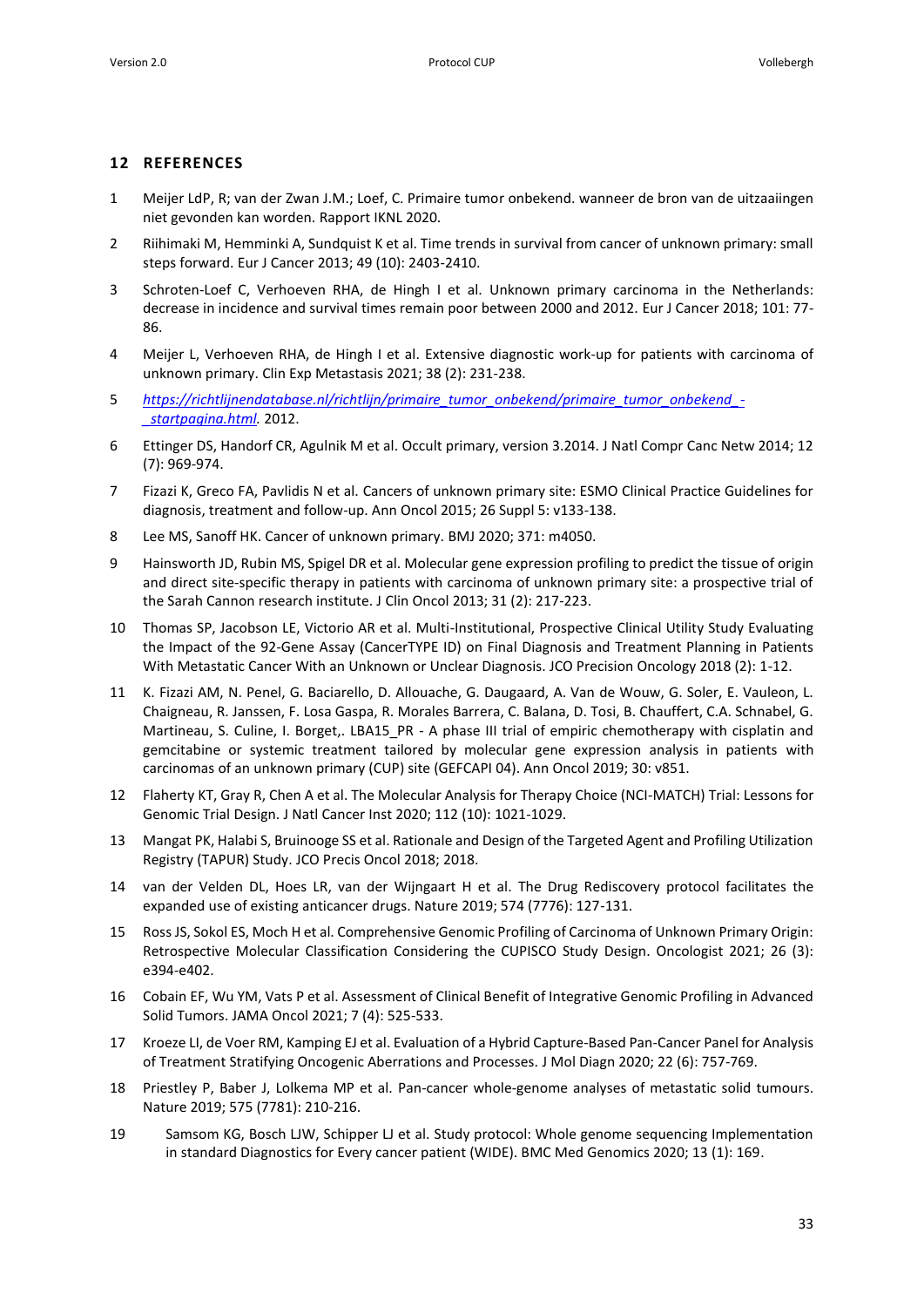#### <span id="page-33-0"></span>**13 APPENDICES**

## I. Pathology assessment

The tables below depicts the basic immunohistochemical approach for analysis of a histological specimen suspected for CUP. The approach consists of a two step procedure. In the first step the broad cancer type is investigated and depending on the results of this first step a further analysis is performed.

If more than one biopsy is available, it is advised to embed the biopsies in separate blocks. Since it is foreseeable that limited material will be available in many patients, it is advised to consider tissue saving procedures, such as cutting extra unstained tissue slides. The recommended IHC stainings should be interpreted as a minimal dataset for submitting patients to the CUP expert panel. Each CUP expert center is allowed to add specific stains to this basic approach.

## **IHC first step**

| <b>Marker</b>   | Carcinoma                    | Melanoma                 | Lymphoma  | Sarcoma   |
|-----------------|------------------------------|--------------------------|-----------|-----------|
| CK pan          | $\ddot{}$                    | $\overline{\phantom{a}}$ |           |           |
| CK 8/18         | $\ddot{}$                    | $\ddot{}$                |           | $+/-$     |
| <b>S100</b>     | $\qquad \qquad \blacksquare$ | $\ddot{}$                |           |           |
| <b>HMB45</b>    |                              | $+$                      |           |           |
| Melan-A         |                              | $\ddot{}$                |           |           |
| <b>CD20</b>     |                              |                          | $+/-$     |           |
| CD <sub>3</sub> |                              |                          | $+/-$     |           |
| <b>CD138</b>    | $\ddot{}$                    |                          | $+/-$     |           |
| <b>Vimentin</b> | $-/-$                        | $\ddot{}$                | $\ddot{}$ | $\ddot{}$ |
| <b>SMA</b>      |                              |                          |           |           |
| <b>Desmin</b>   |                              | $\ddot{}$                |           |           |

#### **IHC second step group typing carcinoma: CK 7 and CK20**

| CK7 - / CK20 -                                  | CK7 + / CK20 -                  | CK7 - / CK20 +                                              | $CK7 + / CK20 +$      |
|-------------------------------------------------|---------------------------------|-------------------------------------------------------------|-----------------------|
| Prostate: PSA,<br>PSAP, NKX3.1                  | Lung: TTF-1                     | Colon: CDX2                                                 | Lung muc: TTF-1, CDX2 |
| RCC clearcell: PAX8,<br>CD10                    | Breast: GATA3, ER, PR           | Skin merkelcel ca.:<br>CD56, synaptohysine,<br>chromogranin | UCC: p40, GATA3       |
| PCC: p40, p63                                   | UCC: p40, GATA3                 | Bladder: $CDX2 +/-$                                         | Bladder adenoca       |
|                                                 | Subset UCC, RCC<br>(papillary)  |                                                             |                       |
| Adrenal ca:<br>MelanA, Calretinin,<br>Inhibin A | Serous Ovarian ca:<br>PAX8, WT1 |                                                             | ٠                     |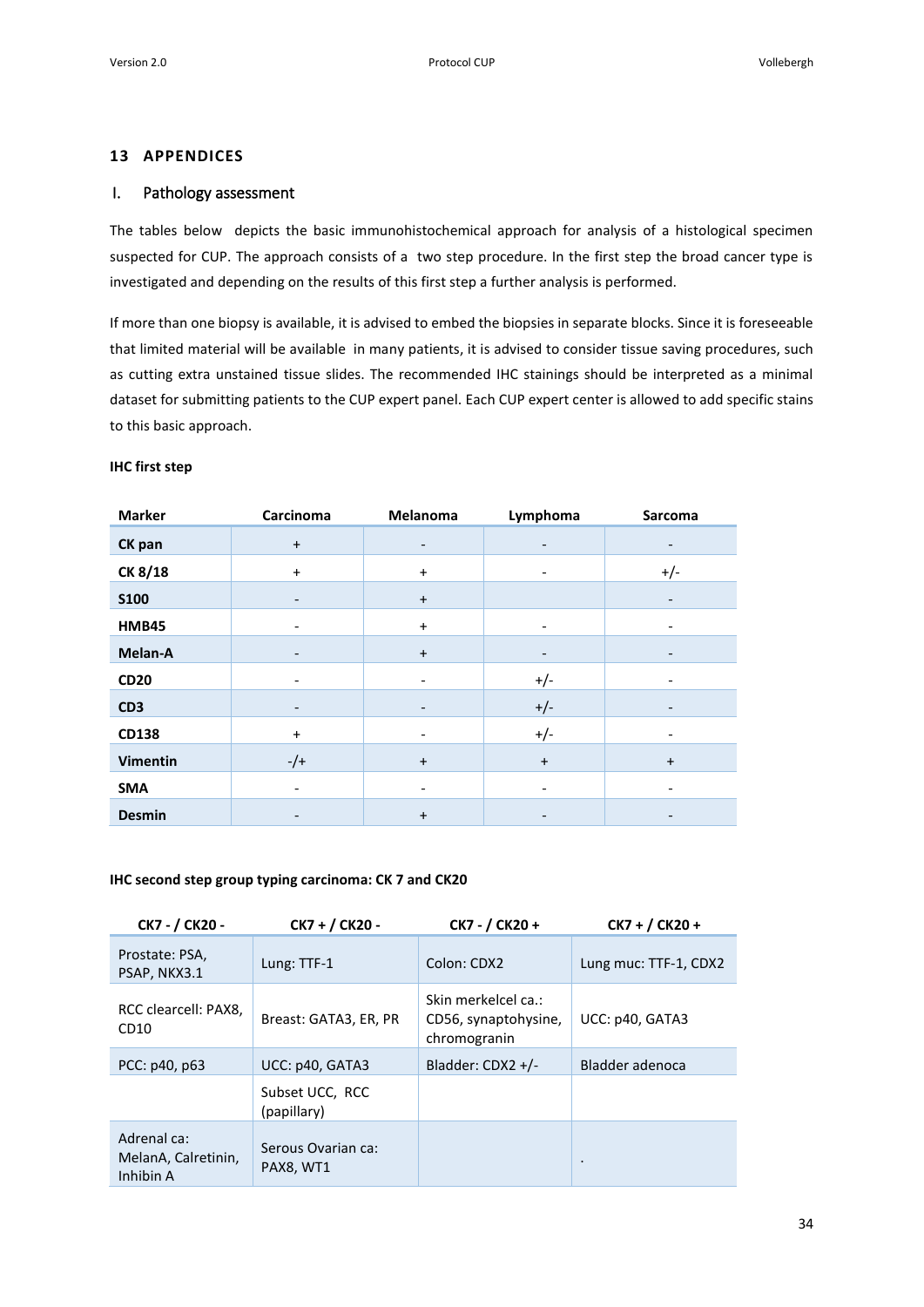| CK7 - / CK20 -                                                | CK7 + / CK20 -                                     | CK7 - / CK20 +                                   | $CK7 + / CK20 +$    |
|---------------------------------------------------------------|----------------------------------------------------|--------------------------------------------------|---------------------|
|                                                               |                                                    |                                                  |                     |
| HCC: HepPar1                                                  | Endometrium: PAX8,<br>ER, PR, vimentin             |                                                  | Muc ovarian ca      |
| stomach                                                       | Oesophagus, stomach,<br>pancreas: CDX2             | Stomach, appendix,<br>small bowel,<br>colorectal | Stomach, pancreas   |
|                                                               | Cholangioca: CA19-9                                |                                                  | Cholangioca: CA19-9 |
| Non-seminoma<br>germcell tumor:<br>CD117, CD30,<br>OCT4, PLAP | Germcell ca: Oct 4                                 |                                                  |                     |
| Mesothelioma:<br>calretinin, WT1                              | Mesohelioma:<br>calretinin, WT1, D2-40             |                                                  |                     |
| SCLC: TTF-1, CD56,<br>synaptopysine,<br>chromogranine         | NE tumor: CD56,<br>synaptopysine,<br>chromogranine |                                                  |                     |
|                                                               | Thyroid pap. ca.: TTF-1,<br>PAX8, Thyroglobin      |                                                  |                     |
|                                                               | Thyroid med. ca.: TTF-<br>1, calcitonine, CEA      |                                                  |                     |
|                                                               | Thymus                                             |                                                  |                     |
|                                                               | Salivary duct ca.:<br>GATA3, AR                    |                                                  |                     |

Diagnosis of Metastatic Neoplasms, Federico A. Monzon, MD; Tracie J. Koen, MD Molecular Approaches for Identification of Tissue of Origin; Arch Pathol Lab Med. 2010;134:216–224

Diagnostic work-up of carcinoma of unknown primary: from immunohistochemistry to molecular profiling, K. A. Oien, J. L. Dennis, Annals of Oncology 23 (Supplement 10) 2012

SEOM clinical guideline on unknown primary cancer, F. Losa, G. Soler, et al, Clin Transl Oncol (2018) 20:89–96.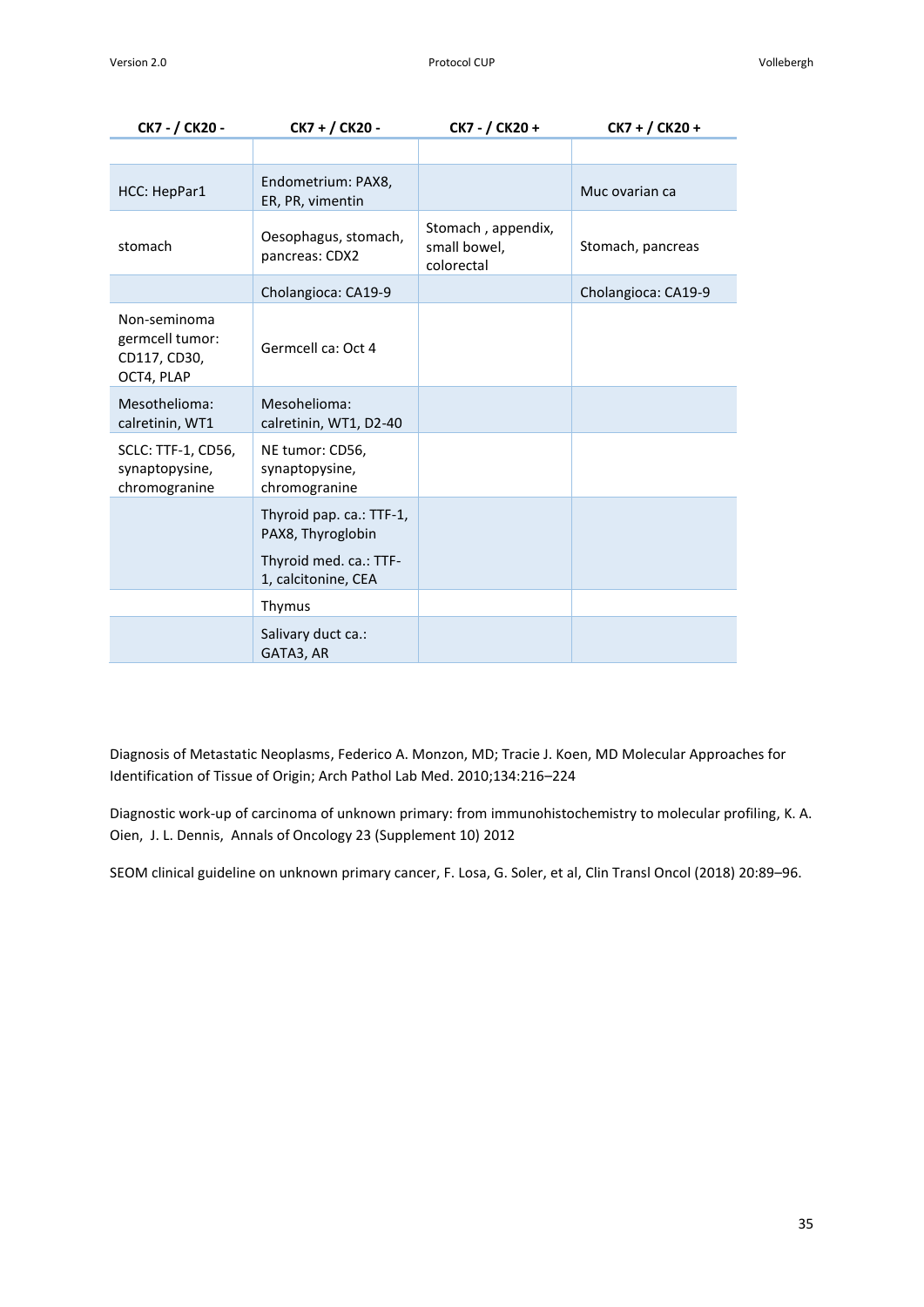# II. Digital referral CUP expert center

Email send to referral CUP expert center consultation

| <b>Type of data</b>           | <b>Containing following information</b>                                                                                                                                                                                                                      |  |
|-------------------------------|--------------------------------------------------------------------------------------------------------------------------------------------------------------------------------------------------------------------------------------------------------------|--|
|                               | Sex                                                                                                                                                                                                                                                          |  |
|                               | Age                                                                                                                                                                                                                                                          |  |
| Clinical data                 | Performance status                                                                                                                                                                                                                                           |  |
|                               | Summarized medical history:<br>relevant cardiac or pulmonary condition<br>relevant auto-immune conditions for which oral immunosuppressive<br>drugs are used other than prednisolone $\leq 10$ mg<br>previous malignancy(ies): (including year of diagnosis) |  |
|                               | Full report of either CT-thorax/abdomen and/or whole body PET-CT.                                                                                                                                                                                            |  |
| Radiological/ endoscopic data | In case additional scans performed (MRI, other), full report                                                                                                                                                                                                 |  |
|                               | In case of endoscopy: date performed and conclusion                                                                                                                                                                                                          |  |
| Pathology assessment          | Full pathological report, including immunohistochemistry of all obtained<br>biopsies.                                                                                                                                                                        |  |